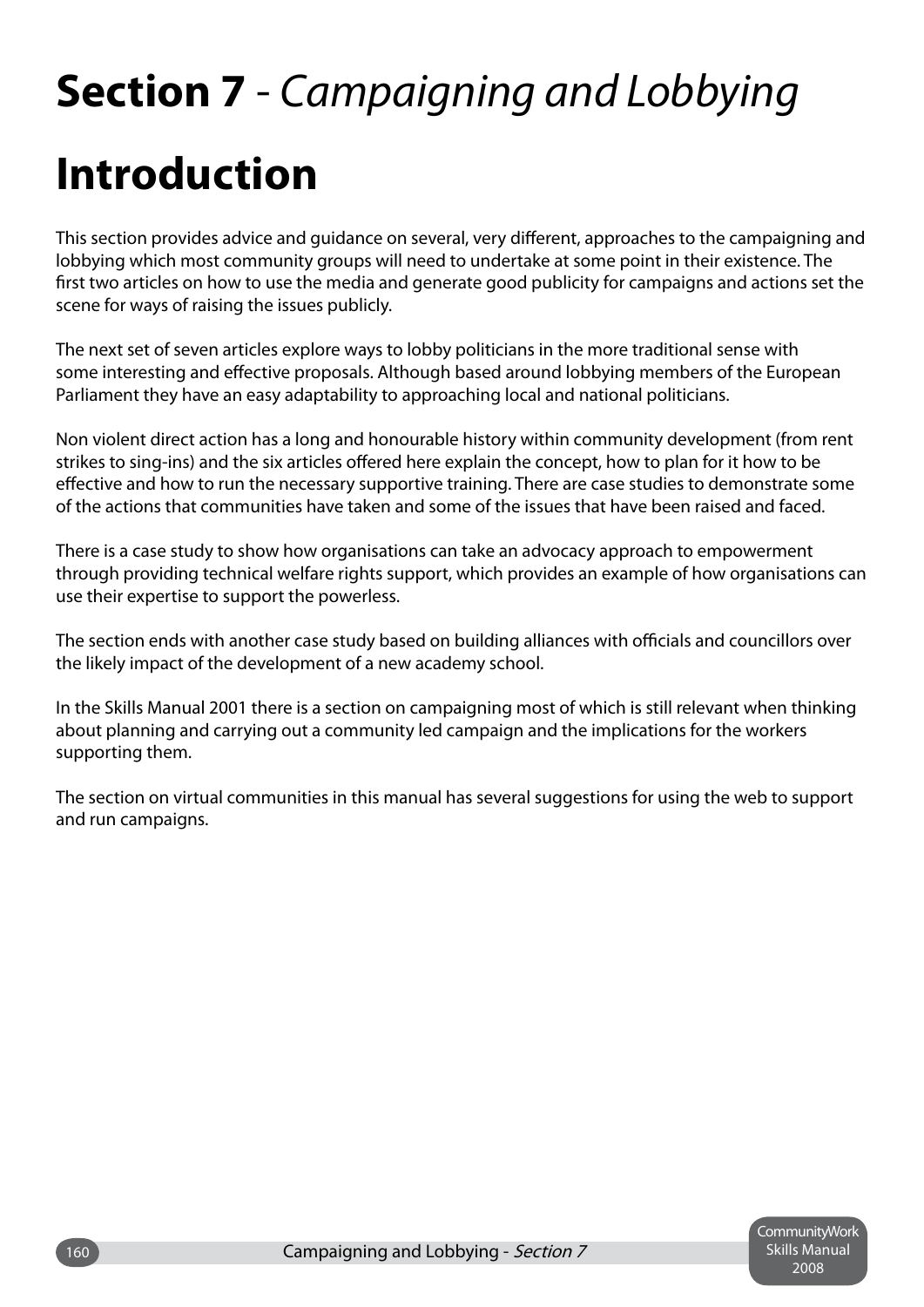## **Contents** - *Campaigning and Lobbying*

- 1. Dealing With The Media
- 2. A Basic Guide To Good Publicity
- 3. Action Alerts
- 4. Writing A Position Paper
- 5. Contacting A Politician
- 6. Writing Lobbying Letters
- 7. Responding To Elected Members Letters
- 8. Visiting An MEP
- 9. Building Up Profiles On Elected Members
- 10. What Is Non-Violent Direct Action (NVDA)
- 11. Case Study Community NVDA Against Genetically Modified (GM) Crops
- 12. Planning NVDA
- 13. Case Study Planning NVDA
- 14. How To Take Effective NVDA
- 15. NVDA Training
- 16. Case Study Value Of Advocacy In Advice Work
- 17. Case Study The Siting Of A New Academy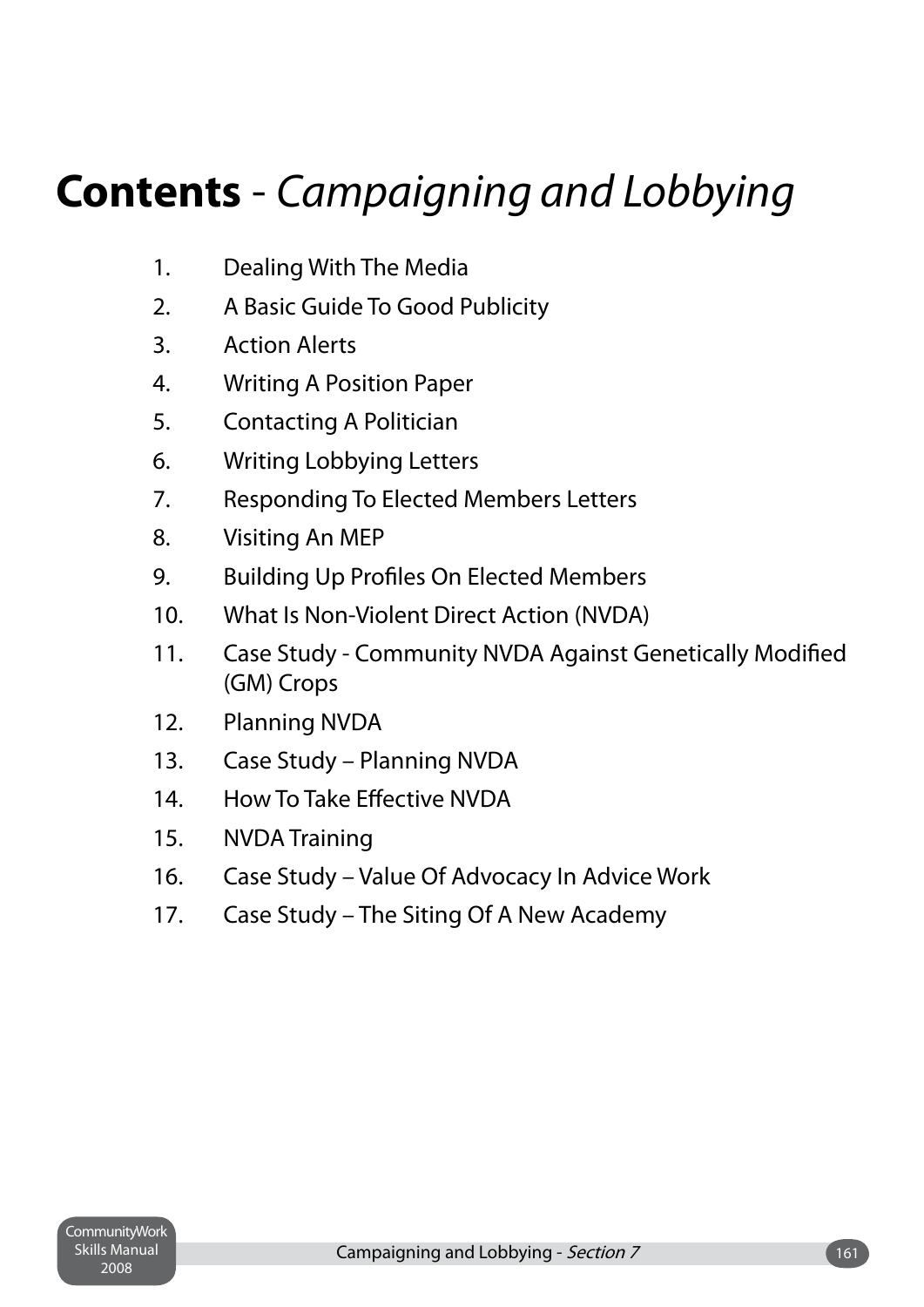### **Dealing With the Media**

### **Introduction**

This is an extract from Dealing with the Media – a pack produced by Seeds for Change to support campaigning groups taking actions over the effects of climate change. The full pack is available at climateaction.org.uk along with other resource packs on publicity. The advice given is easily adaptable to all groups wanting to get their message across to others using the media. More resources are available from www.seedsforchange.org.uk

**First things first!** - Before throwing yourself into media work consider some basic questions:

#### 1. What's the aim of your action?

Don't spend lots of time on presswork unless that's one of the points of doing the action! If however the action is (at least partly) aimed at getting media coverage then it's worth thinking about which media to target, and how.

But, even if you don't actually want media coverage it's worth preparing a media release - just in case any turn up. You're also more likely to get your message across (rather than some skewed sensationalism) if you give the journalists your side of the story.

### 2. What's your angle?

How are you going to portray who you are and what you're doing? Does your media angle fit into the wider aims of the campaign?

3. Who will talk to the media?

Work this out beforehand so that the Media liaison person can prepare some sound-bites and revise the basic facts. The perfect person for the job is someone who is friendly, confident, able to be firm and good with words.

#### 4. Which media? Any media?

Local newspapers and radio will cover virtually anything that is at least a little exciting. The telly is more choosy, and you'll need to come up with something fairly big to get them interested. National media are more difficult to get involved (but easier if you're doing your action in London).

Think about which of the above media you want to attract and then develop your media strategy. Ask yourself the following:

- What message do we want the media to pass on? Concentrate on three or four simple key messages. •
- Is your activity / action exciting enough, or is it enough of a current topic to be of interest to the national media? Or is it only going to interest local and alternative media? •
- Take a look at similar stories that national media have run in the past is yours as exciting as those? If your action relates to another news headline (eg taxes raised on 4x4s) draw attention to it in your media release. •
- Are there going to be colourful, dynamic images? Photographers and the telly will only bother to turn up if you're offering something with a good visual impact, and ideally controversial or topical. •
- Do you know which journalists to contact directly? Ask other activists which journalists are friendly and likely to do a positive write up and try these first. •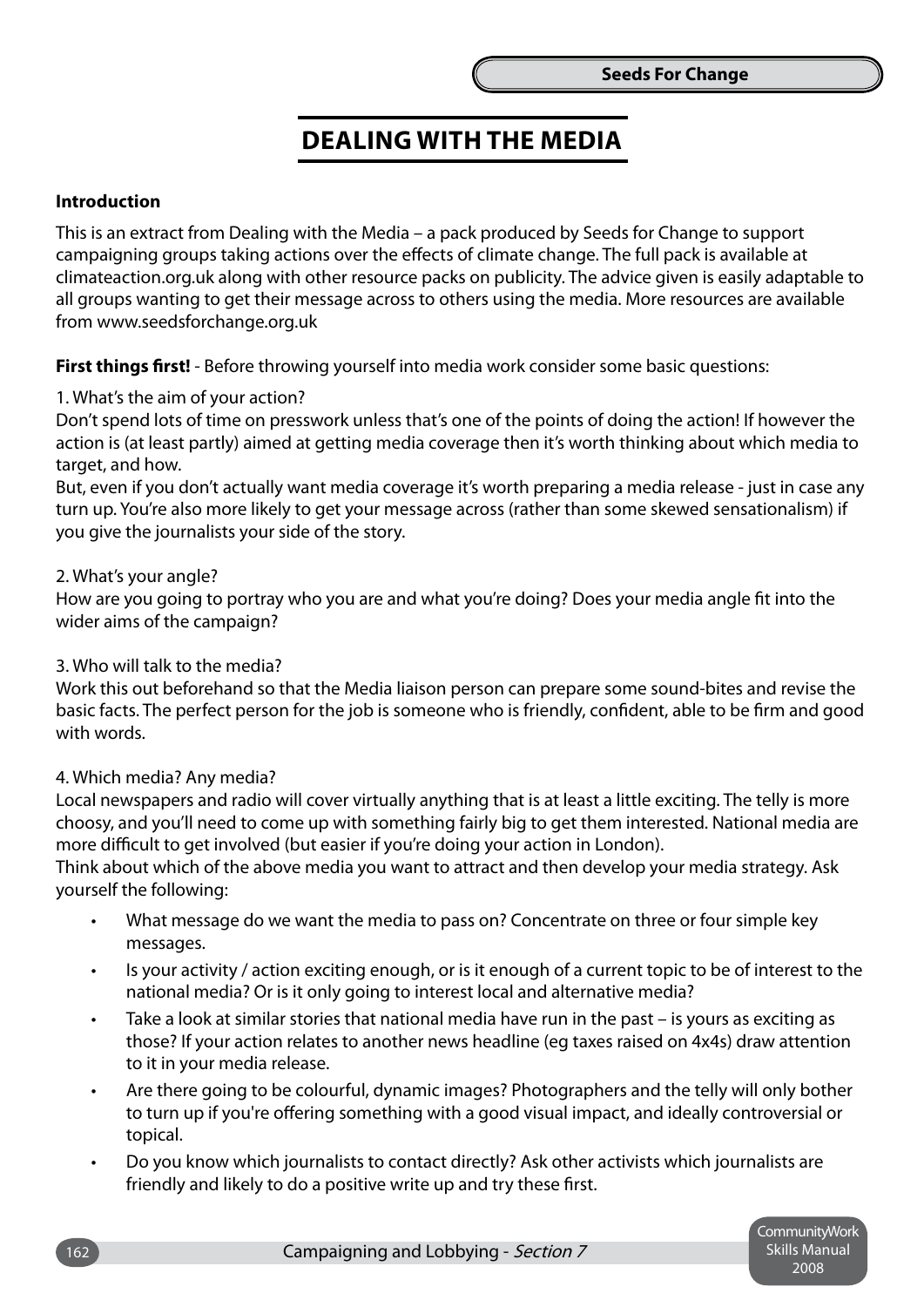Do you know where to send your News Releases? Make an up-to-date list of email addresses, fax and telephone numbers of your selected media. You can look up their email addresses on the web or ring them up and ask for their email address. •

### **News / Media Releases**

- Journalists are snowed under by media releases make sure yours stands out. Grab attention with a punchy headline and first paragraph. The rest has to be clear and snappy too, whilst containing all the key information. •
- Send your news release by email, or if you print them out then use A4 paper. Put your group's name (and logo) along with the words NEWS or MEDIA RELEASE at the top. •
- Keep it short and simple one or two pages only and make sure that all the facts are there. •
- Make up a good headline: something short and concise. •
- The news angle should be in the introduction to your press release. Cover the 5 big points: WHO, WHAT, WHEN, WHERE, WHY. Eg: (who:) Local people (when:) today (what:) took action to (why:) cut climate changing emissions. •
- Look at how articles in local papers are written, then write your media release in such a way that it can be used as an article with only minor or no changes. Local papers often do this. •
- It's not a rant! Focus on the facts most relevant to your action. You can go into more detail at the end under "Notes for the Editor". •
- Add a snappy quote or two, for example: have somebody famous saying "Climate Chaos is happening" and somebody involved in the action explaining what you're doing and why. •
- Include your contact numbers on the release ensure the phones are working, and that the person answering the phone is prepared. •
- Add details of picture opportunities put in a time and place along with a short, visual and enticing description of what will happen. •
- Send the media release by email and fax (if you can). Follow it up with a phone call "Just wanted to check our Media Release arrived ok". •

### **Interviews**

Being interviewed can be a nerve-wrecking experience, but it doesn't have to be. If you want a good write-up make sure that the media speak to people who know what they're talking about. The best way of doing that is to offer them interviewees who have prepared for this.

Interviews with the press are usually more relaxed and slower than with the radio or TV, but the same principles apply:

- Know your facts, take some notes, and read them before your interview. Then take a deep breath, and relax. •
- Know your audience, you can go into more detail if you'll be on Radio 4, but if you're going to be on the local pop music station you'll need some seriously snappy sound-bites. •
- Decide on two or three key messages. Keep these in mind, and stick to getting them across. Eg: Climate Chaos is happening; we all need to take responsibility; the action target is a climate criminal because... •
- Think about what questions you may be asked and how you will answer them. •
- Paint a picture, tell a story, but avoid statistics or long lists. People understand polar bears better than friction factors of polar ice-sheets. •
- Avoid jargon or technical language speak clear, simple English. •
- If you do not understand a question, ask the journalist to repeat or explain it. Do not be drawn into topics you know nothing about, you have good reasons to take action, feel free to remind the interviewer of that. •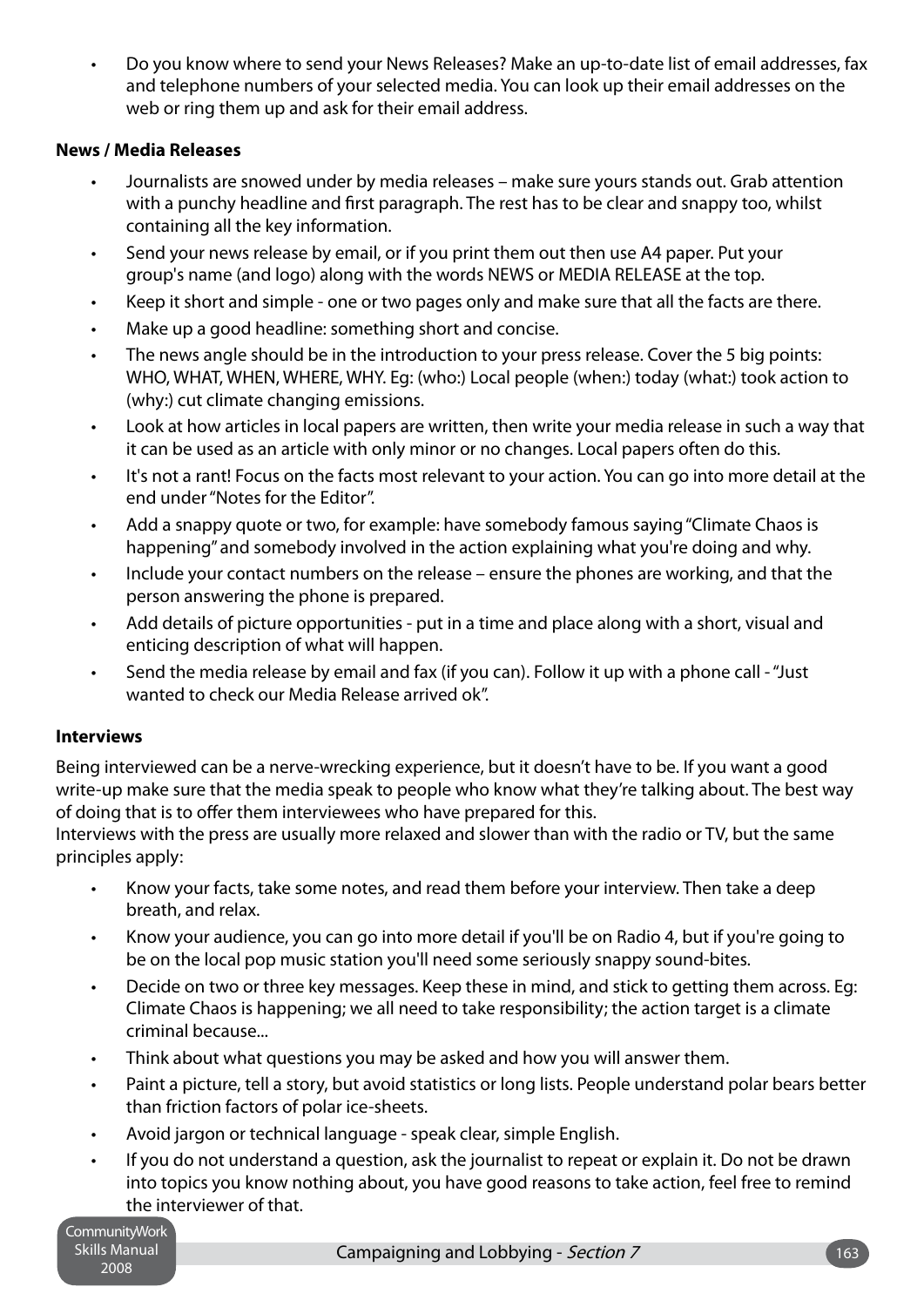Radio and TV Interviews

In addition to the above, bear the following in mind:

- Ask whether the interview is live or recorded, if it's recorded you may be able to have another go if you mess things up. •
- Speak clearly and more slowly than usual. •
- Vary your tone it needs to match your message. Let your natural enthusiasm come over, this is one of your main strengths. •
- Talk to the interviewer and make eye contact with them, ignore the microphone and camera. •
- They may only use a really short clip from the interview as little as 4 or 5 seconds, so make sure you have some sound bites prepared, snappy phrases that cover your 2 -3 main points. •

### **Providing your own pictures and video footage**

If you have the skills and equipment you can post your own pictures and videos of the action on a website. If you want the media to use these then you'll have to make sure that:

- They are of high quality (look good, and at least 300dpi for stills) •
- Available immediately ideally while the action is still going on. •

### **Using the Letters page**

Letters to the press can be an effective way of getting your message out to people, particularly local papers where you have a good chance of being published:

- Keep letters short and to the point. They shouldn't be a big rant, but come over as being reasonable. •
- Focus on getting a few points across clearly. If you have lots of points to make you could split them between different letter writers. •
- Letters are more likely to be published if they contain personal or professional knowledge or experience - so mention these. •

### **Media Contacts**

You can find contacts for many local newspapers at www.planningsanity.co.uk/media/news.htm

Find out about local / national alternative media newsletters and email lists. Here are two: Schnews - national weekly email newsletter: www.schnews.org.uk Rising Ride news sheet: info@risingtide.org.uk Websites where you can post your story yourself: www.earthfirst.org.uk www.indymedia.org.uk www.climateimc.org

### **Contact:**

Seeds for Change www.seedsforchange.org.uk Tel: 0845 458 4776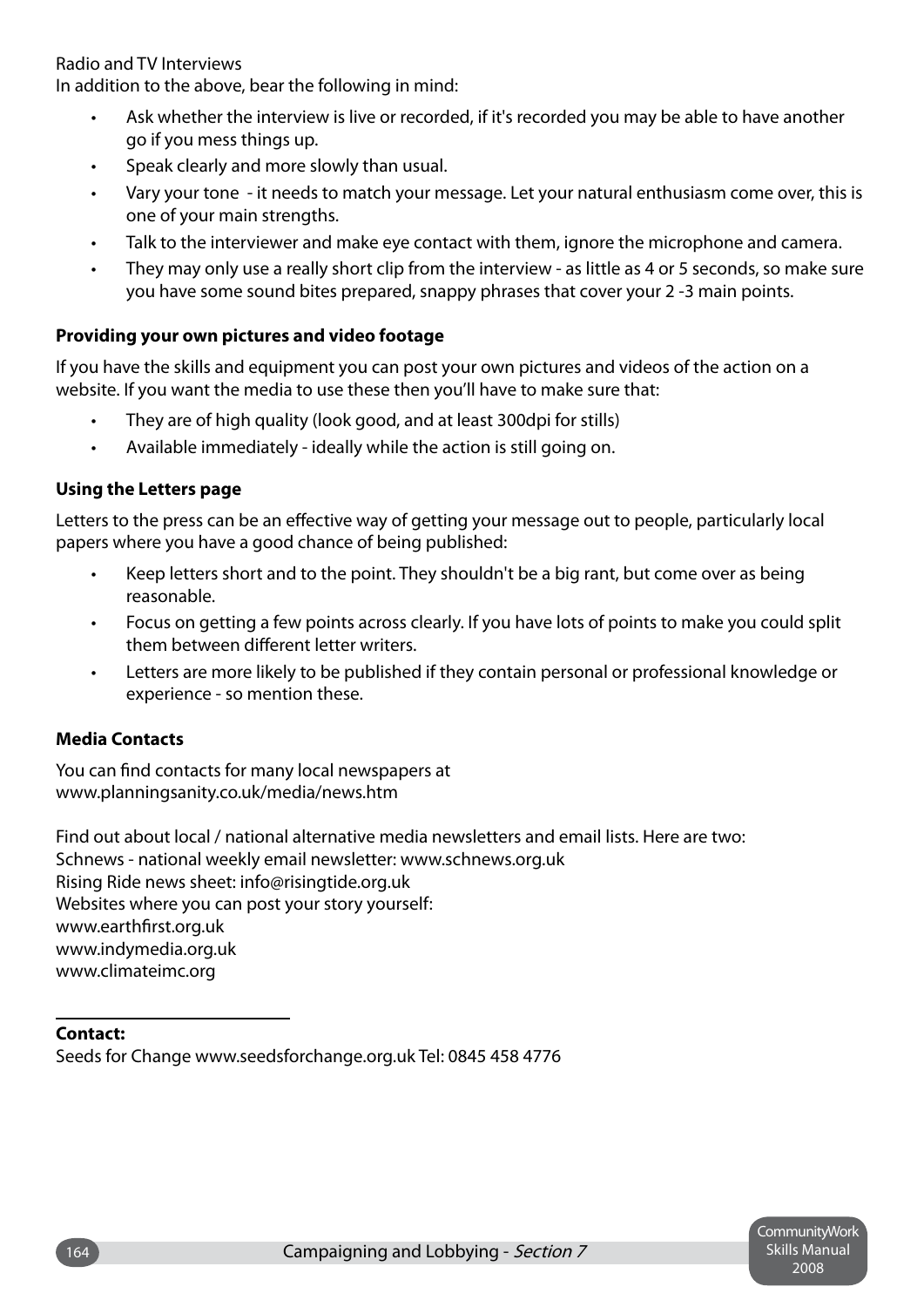### **A Basic Guide to Good Publicity**

### **Introduction**

This briefing sheet was written to support groups taking action on climate change, but it is quite adaptable to any community groups with messages they want to get across.

To create the big changes necessary to avert climate chaos we need to involve lots and lots of people in taking action both in their personal life and in their communities. How

### **Good publicity helps you:**

- $\checkmark$  To spread information
- $\checkmark$  To get more people involved
- $\checkmark$  To increase pressure
- $\checkmark$  To be more effective

do we best get our message across to them? There are lots of options, but whatever you do, don't just rush into the first thing that springs to mind. Think about what's most effective for your campaign.

### **1. What are your key messages?**

As campaigners we tend to overwhelm people with information – issues are complex and there is so much we care about. But people are bombarded with lots of messages every day. To get our message across we need to focus on a few simple and clear things that will stick in people's minds. You need to be clear about the aims of your campaign. What are the three most important things to get across to people? These are your key messages. Write them down in a couple of short, clear sentences and focus on them in the publicity. You may need to reword them depending on who you are talking to.

### **2. Who is your target audience?**

People adopt different roles at different times throughout their week: employee at an oil company, parent, shopper, car driver, walker, tax payer. The same person will be receptive to different messages at different times.

Think about who you need to talk, and at what time to achieve your aims. Put yourself in people's shoes. What is it they will care about? What will interest them? Look for a way into a conversation.

Targetting people with messages and information relevant to them will be very effective.

### **Checklist**

- $\checkmark$  What do you want to get across?
- $\checkmark$  Who do you need to talk to?
- $\checkmark$  What do you want people to do?
- $\checkmark$  What's the best way of telling them?
- $\checkmark$  Do we have the time, skills and resources to do this?

Publicity is about getting people on board and on your side. Be creative and welcoming. If you are confronting people with the consequences of their actions, criticise their behaviour rather than the individual person. Acknowledge people's ability to change and give people options of what they can do to help.

Think about how you come across: is wearing that favourite "car drivers are scum" t-shirt really going to encourage car drivers to listen to your argument?

### **3. What do you want people to do?**

All your communications should contain a clear call to action and give people concrete things to do, whether that's joining your group, cutting car use, coming to see a film, boycotting a product, writing a letter, or growing their own vegetables.

Always supply your contact details so that people can find out more or get involved in your group. Having sources of further information ready is a good idea too, for example you could include web addresses on leaflets, posters and newsletters.

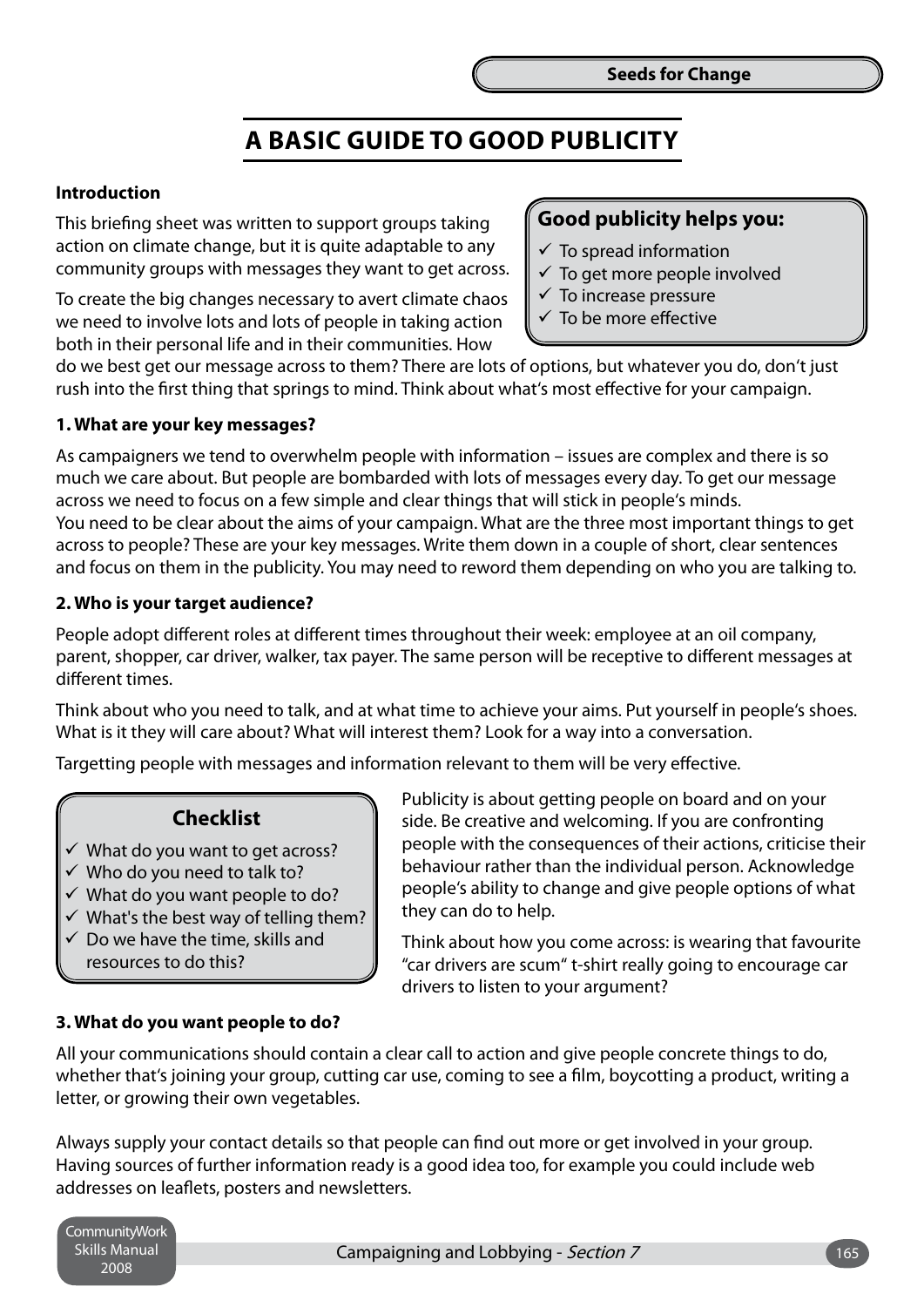### **4. What's the best way of reaching people?**

So you've worked out your basic message and who you are targeting. Now it's time to decide the best way of getting your message across to them. Remember you want to get people on your side, so make it easy for your audience to listen to you. Don't expect people to come to you for information – go to them. Use venues, language and styles that your particular audience will be comfortable with.

Think about the best way to catch people's attention. When talking to teenagers think stickers, gigs, skate festival. Business people may prefer to attend a talk by an expert at the town hall. Press like photos of stunts with kids and pensioners in it. Jo Public and local councillors are usually more comfortable at a panel discussion on neutral ground rather than graffiti on a wall.

### **Costing the Earth? Good publicity doesn't have to...**

- $\checkmark$  How many leaflets and posters do you really need? People often end up with stacks and stacks of outof-date stuff under their beds.
- $\checkmark$  Use recycled paper, don't use glossy ink and get them printed with vegetable ink. Check out green printers such as Footprint in Leeds or Green Print in Oxford.
- $\checkmark$  Are there more effective ways of going public than using paper? Can you use the web and email lists?
- $\checkmark$  Get existing newsletters and publications to run stories about your campaign and advertise your events.
- $\checkmark$  Make banners and costumes from old sheets, materials from charity shops, plastic rubbish, leftover paint.
- $\checkmark$  Share materials and equipment with other groups.
- $\checkmark$  Make things that last and that can be reused.

Consider what time and resources you want to spend on publicity. What skills do you have in the group and what do you enjoy doing?

### **5. Top ideas for effective publicity**

- Posters put up in local shops, community centres, GP's surgeries, schools, pubs. ₩
- Leaflets for handing out in town, sticking through letter boxes, on stalls, giving to your friends. ₩
- Street stalls and stalls at events great for direct contact with people, getting new people involved and fundraising. ☀
- Publicity stunts eg street theatre to attract attention or creating photos to get into the newspapers. ₩.
- Banners at stalls and events colourful well made banners catch attention and really get the message across.  $\bigstar$
- Stickers/ badges with your message or contact details. ₩.
- Word of mouth very effective! ₩
- Get into the press newspapers, radio and tv. ₩
- Local/ national newsletter keep your ever-growing network of supporters updated. **☀**
- Subvertising billboards altering wording/ images to subvert advertising messages. ₩
- Events, talks, films, workshops are great for giving people the chance to check you out without committing to anything and for getting people to think about stuff. ₩.
- Benefit gigs raise cash. Don't forget to have a stall and get the bands to talk about the issue. **☀**
- Displays in the library, schools, community centres. ₩
- Websites very important nowadays. A cheap way of giving people lots of information. ₩
- Email lists to stay in touch with supporters. ₩.
- Blogs here you can have your daily rant and people might just read it. ₩.
- Rallies, demos, vigils visible presence on the streets. Hand out leaflets, talk to passers-by, have lots of banners and get your story into the media.  $\bigstar$
- Letters to the editor especially effective in your local rag as that's the only bit most people read. ₩
- \* Endless other possibilities postcards, t-shirts, window posters, mugs.

### **Contact:**

Seeds for Change www.seedsforchange.org.uk Tel: 0845 458 4776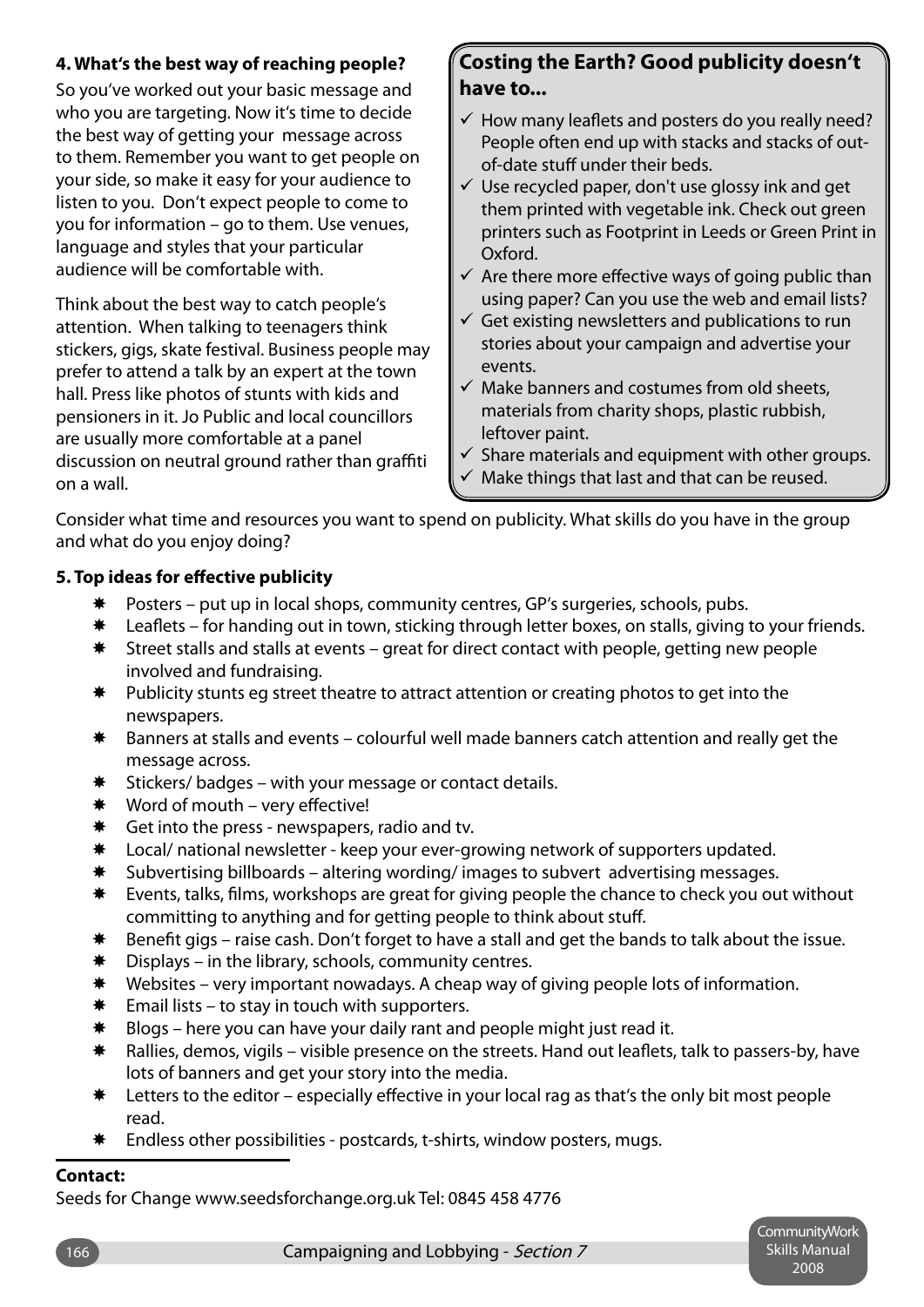### **Action Alerts**

### **Introduction**

An Action Alert is sent out when you want your members to lobby a politician. They were first used in the United States to get people to write to Congress. The single purpose of an Action Alert is to arouse people to take action on the issue. They are not suitable for complicated issues. Action Alerts have a summary of the facts on the issue and a call to action. Please see the example below.

#### **When to Send Action Alerts**

Send Action Alerts when an issue you are concerned with is published as a proposal. Put extracts of the new proposal in your Action Alert. Give the full title and any reference number. Explain what is OK in the proposal and what is wrong with the proposal. In the `Get Active' section, ask members to write to Officials, Councillors MPs, MEPs – whoever is the relevant target - to gather information about their initial attitude to the proposal.

You can also send an Action Alert to your members when there is to be a vote. Most elected bodies will vote on a proposal. In the `Get Active' section, you may want to give the e-mail addresses of Councillor, MP, MEP - just before they vote on the issue.

#### **Preparing the Action Alert**

Use only one side, or at least do not put anything on the portion that is the `Send Back Slip`. Remember to tell new members that from time to time they will get Action Alerts. Put a sample Action Alert in each membership pack. Have a place on your membership form where people can tick to get Action Alerts.

#### **Mailing list**

2008

Have a mailing list showing how Action Alerts will be sent to members. The mailing list can show who gets faxed Action Alerts and who needs to have them sent by first-class mail, who by text messaging and who by e-mail. Ask your e-mail members to use the reply option to respond to the 'Send Back Slip' section of your on-line Action Alert.

|                                                                                                                                                                                                                                                                                                                                                                                                              | <b>Letterhead and date</b><br>[include contact information: web page - address - telephone - fax and e mail]<br><b>Action Alert!</b>                                                                        |
|--------------------------------------------------------------------------------------------------------------------------------------------------------------------------------------------------------------------------------------------------------------------------------------------------------------------------------------------------------------------------------------------------------------|-------------------------------------------------------------------------------------------------------------------------------------------------------------------------------------------------------------|
| jargon or abbreviations                                                                                                                                                                                                                                                                                                                                                                                      | <b>Title of Action Alert</b><br>[Use a catchy title]<br>Background of issue<br>Under this heading, outline the issue. Give contact information about who in your group can provide more details. Do not use |
|                                                                                                                                                                                                                                                                                                                                                                                                              | <b>Get Active</b>                                                                                                                                                                                           |
| you suggest.                                                                                                                                                                                                                                                                                                                                                                                                 | Then in the `Get Active` section say what needs to be done, ask members to get active on at least one of the three or four things                                                                           |
| <b>Send Back Slip</b><br>At the bottom of every Action Alert have a `Send Back Slip`. This Send Back Slip asks what have you done? To whom did you do<br>it? When did you do it? Put in a space for your member to write their own name and a space for any comments. Then campaign<br>HQ will know who has done what. It is a good idea to put your campaign address again on this part of the action alert |                                                                                                                                                                                                             |
| <b>Action Alert</b>                                                                                                                                                                                                                                                                                                                                                                                          |                                                                                                                                                                                                             |
| <b>Members name</b>                                                                                                                                                                                                                                                                                                                                                                                          | What I did                                                                                                                                                                                                  |
| To whom I did it                                                                                                                                                                                                                                                                                                                                                                                             | When I did it                                                                                                                                                                                               |
| CommunityWork<br><b>Skills Manual</b>                                                                                                                                                                                                                                                                                                                                                                        | Campaigning and Lobbying - Section 7<br>167                                                                                                                                                                 |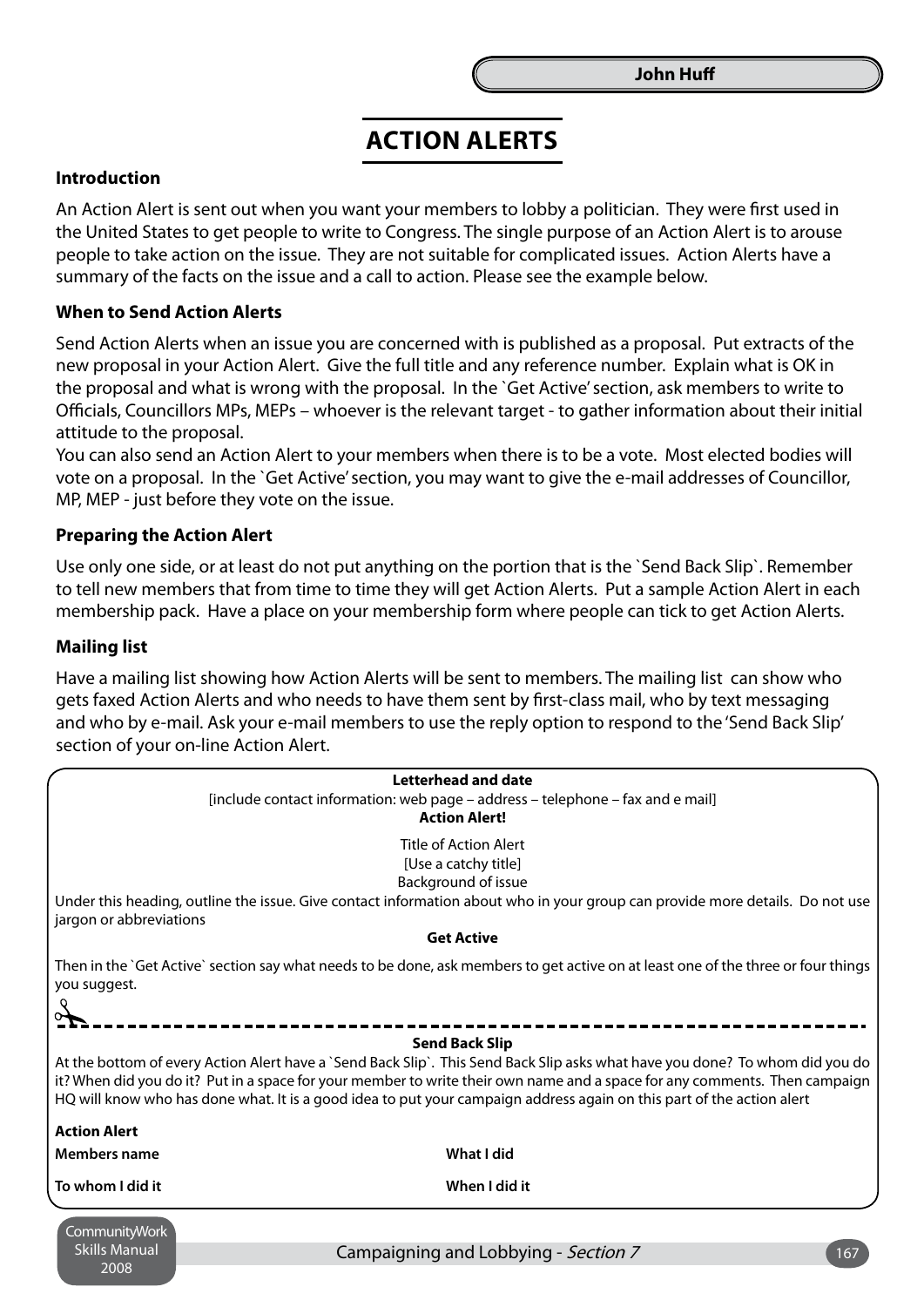The Regional Planet Action Posse 234 Prince Alinksy Boulevard, Ceramic City, CC1-3XZ Telephone 01234-567890 sorry: no fax machine Email: zxcv@1234.com

### **Action Alert!**

We have campaigned with your help and hundreds of others across Europe; to influence the special report prepared by the European Parliament on climate change.

Now the final report is to be debated and voted on by the European Parliament, at its Brussels session on 1st March. As our European Coordinator I am sending this Action Alert to ask you to contact three Members of the European Parliament [MEPs]. Please write from your own experience of climate change, so the MEP cannot just reply with a "form" letter. For any technical facts please speak to our Ms Belinda Chen on direct dial 01234-1233456

### **Get Active!**

Please write in English to these MEPs asking them to vote for the whole report and against all amendments.

Ms Sally Pazaz, MEP, 33 The Drive, Ballymoray, Isle of Sternaway, Scotland YS1-1XZ

Ms Joan Razamatazz, MEP [from Bulgaria] E-mail: research assiistaqnt@europarl.com

Professor Elena Glitterati, MEP [from Romania] E-mail: assistant1@europarl.com

 $\mathcal{F}$ 

### **Send Back Slip**

**Members Name:** Ms (Belinda) Chen Ping Mei

**What I did:** Wrote to all three

**When I did it:** On or about the: 21 / 02 / 2008

Please return this reply slip to:

Ms Sally Yip, European Coordinator, The Regional Planet Action Posse, 234 Prince Alinksy Boulevard, Ceramic City, CC1-3XY, United Kingdom.

Thank you!

#### **Contact:**

John Huff, Director - euro\_bureau@hotmail.com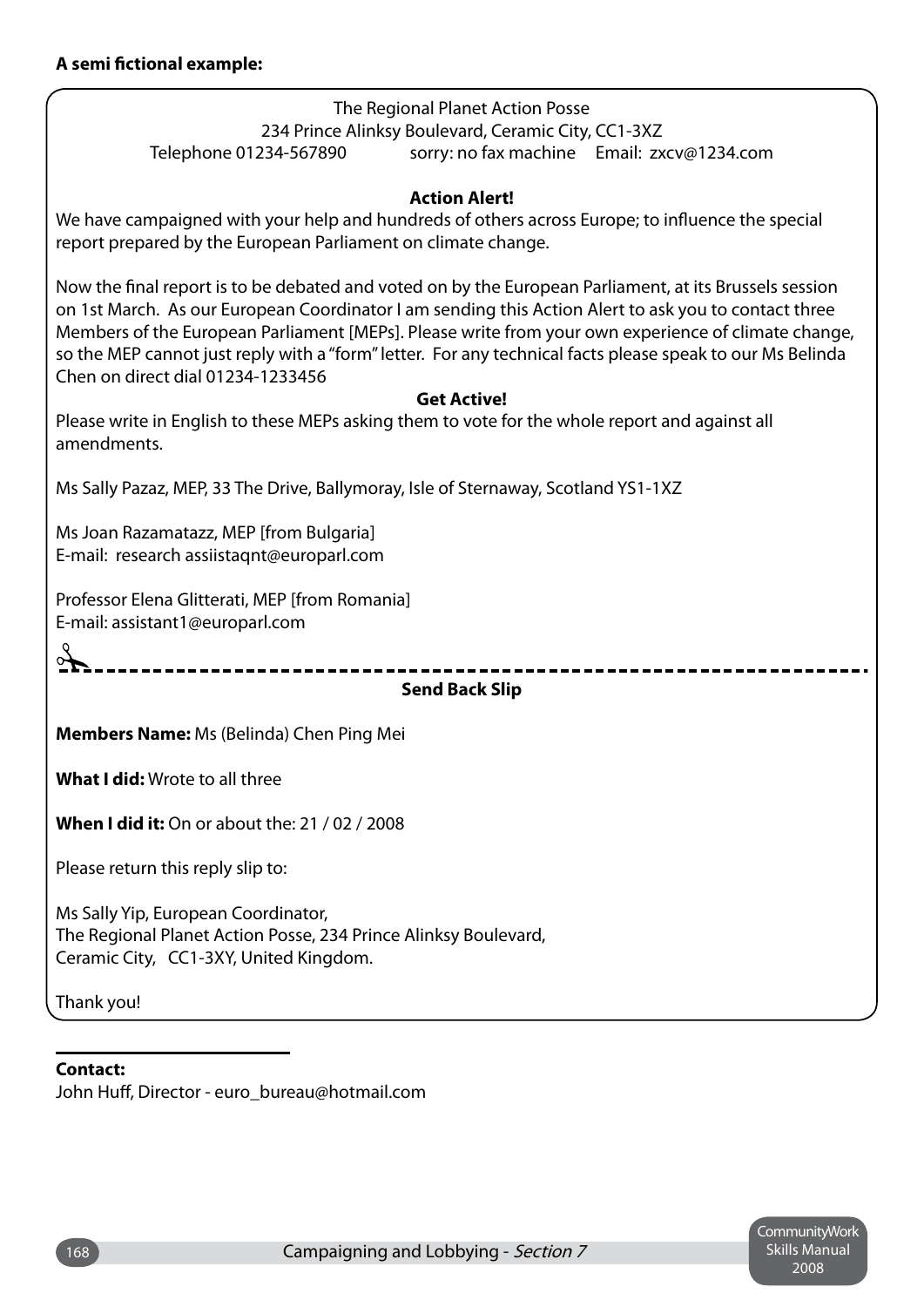### **Writing a Position Paper**

### **Introduction**

The Concise Oxford Dictionary defines a position paper as "a written report of attitude or intentions". A position paper is a summary of your public attitude and intentions on an issue in a phase of your campaign.

### **Uses of a Position Paper**

You may wish to use the Position Paper as a kind of agenda when you meet a councillor, MP )Member of Parliament)or MEP (Member of the European Parliament). Decide which media outlets you will send your position paper to. Put it on your web site if you have one.

### **Three into one will go**

A Position Paper has three paragraphs that deal with:

- 1. The Problem
- 2. The Facts
- 3. The Answer

### **Writing the Position Paper**

Put your Position Paper on just one side of A4 size paper. Use a letterhead, the same as you would for an official letter. Type "Position Paper" under the letterhead and give it a title. Read the position paper aloud, does it sound OK? Get someone you trust, who is not in your group, to review its contents. There is no such thing as good writing, only good re-writing. Use your computer to give the best layout. Create and save the sample format as a template.

### **Letterhead and date**

**Position Paper**

#### **Title of Position Paper**

### **The Problem**

In the first paragraph, describe the problem. Include a quotation from a person affected. Put in at least one quote. Give a brief but balanced view of the problem.

#### **The Facts**

In this central paragraph, state the facts about the issue. Give the source of your statistics. Only use those facts that support your argument. If time is short and facts cannot be checked, then exclude them.

### **The Answer**

This is the paragraph for the answers, what needs to happen. Get beyond, `something must be done`. Put in the policies that would stop the problem. Suggest things, which are easy for the other side to agree to. Say what needs to happen immediately. Show that you group is aware of the costs of your proposals.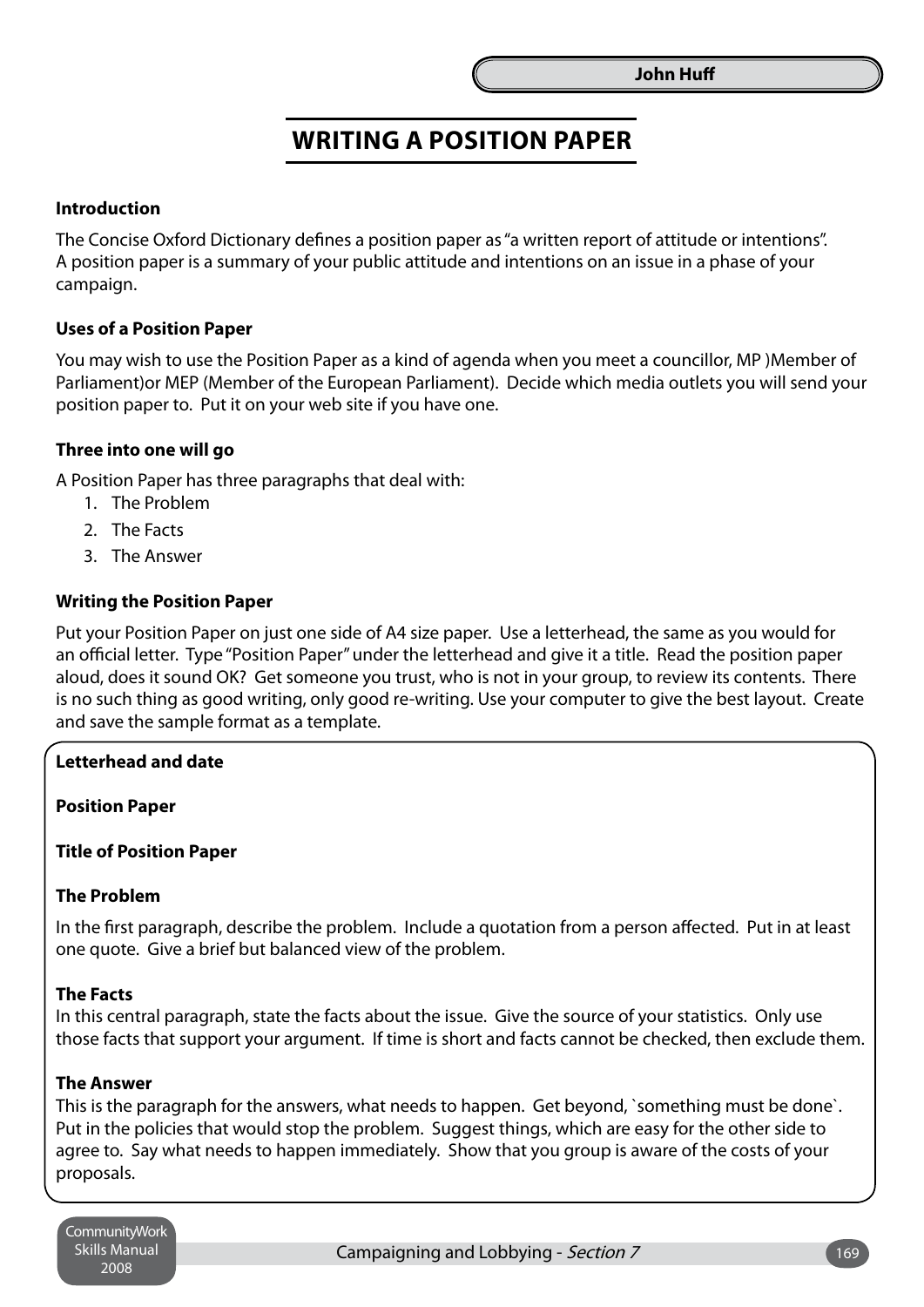### **Summary**

Your Position Paper is a lobbying tool. The prime rule of lobbying applies "Your credibility is the only thing, which stands between acceptance and rejection".

### **Contact:**

John Huff, Director, European Information Bureau Tel: 01782-266712. Web site: www.eurobureau.ik.com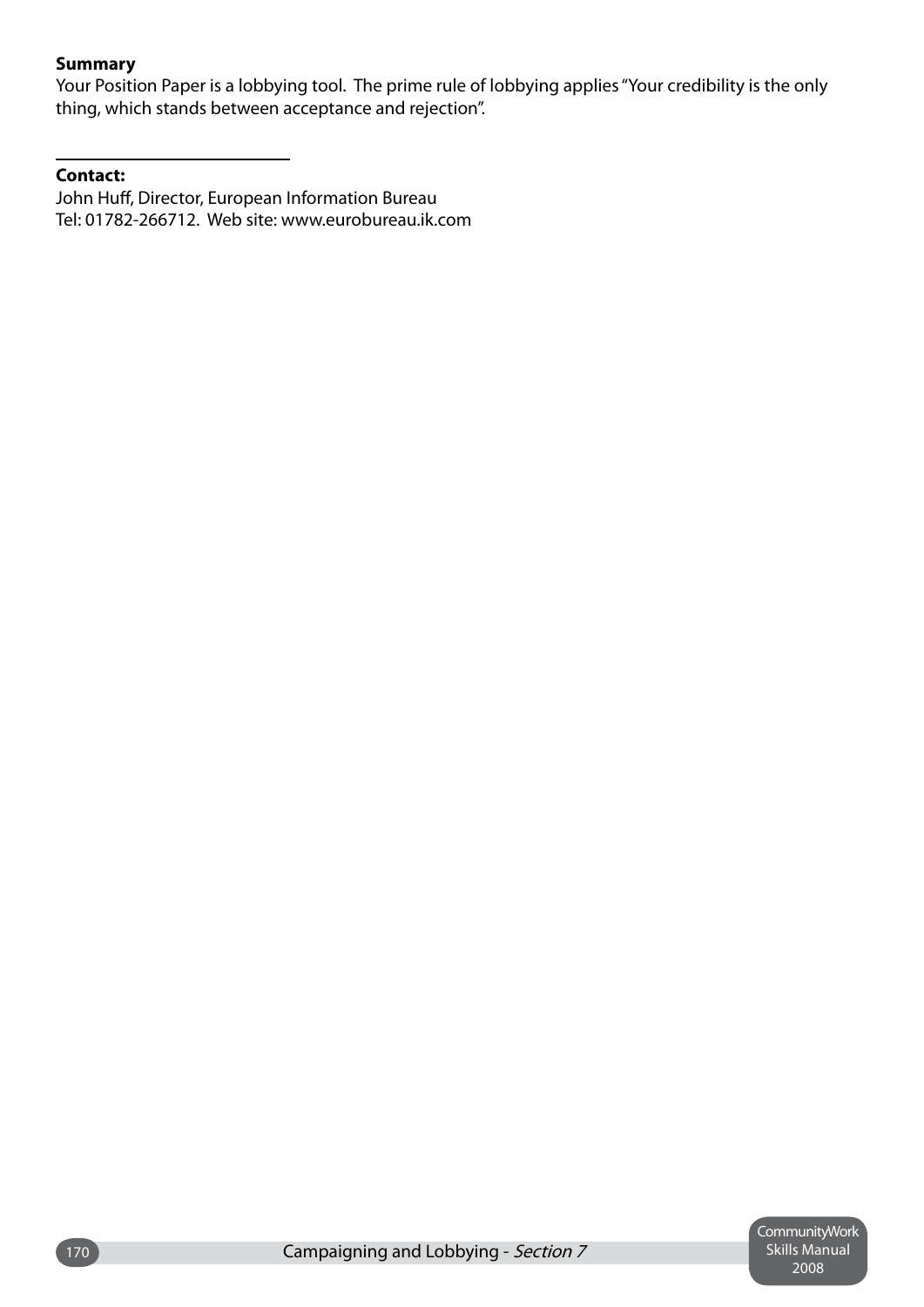### **Contacting a Politician**

### **Introduction**

This sheet is about making that first contact with a politician after they have been elected, politicians can be a local councillor, or members of the UK, Scottish, European Parliament or Welsh Assembly. Some of the examples given in this sheet relate to Members of the European Parliament (MEPs) but the principles can be applied to all politicians. This very first letter to a new elected Member is the introductory letter; you only get one chance at it. Your skill is in adapting the letter to both the political party and personality of the elected Member. Divide the work of writing the first draft of this introductory letter between your group members.

### **1. The `Well Done` Paragraph**

In the first paragraph of your letter, you want to give the elected Member a good feeling about themselves.

- Congratulate them on their election •
- Ask for the names of their office staff •
- Ask for details of their web site, e-mail address, phone and fax number. •
- Ask about their office opening hours •
- If they have just been elected to the European Parliament wait until September before sending the introductory letter. They will be setting up their office during the summer •
- Ask them which method they would prefer your action group use to contact them •

#### 2. **The `We Are Watching You` Paragraph**

The aim of this paragraph is to get credibility by showing that you know what they have done in the past, and by mentioning that you know which committees and delegations they serve on.

- Mention their political party and political group •
- Quote what their manifesto said about the issues important to your group •
- Mention any promises they made at Candidates Evenings or before the election •
- Mention the committees they are on •
- Mention any Delegations they serve on at the European Parliament. •
- Ask how are they going to keep in contact with the electorate •
- Ask if they will publish an annual report to the people of their Electoral Constituency •

### 3. **The `Shopping List` Paragraph**

This paragraph is the heart of your letter. Write this paragraph first when you are drafting the letter. This middle paragraph states the reason why your group is entering into a political dialogue with the elected Member.

- Relate the Members interests to your own •
- Mention your campaign issues •
- Mention the type of background knowledge your group has •
- Tell the MEP about your international and European Level links •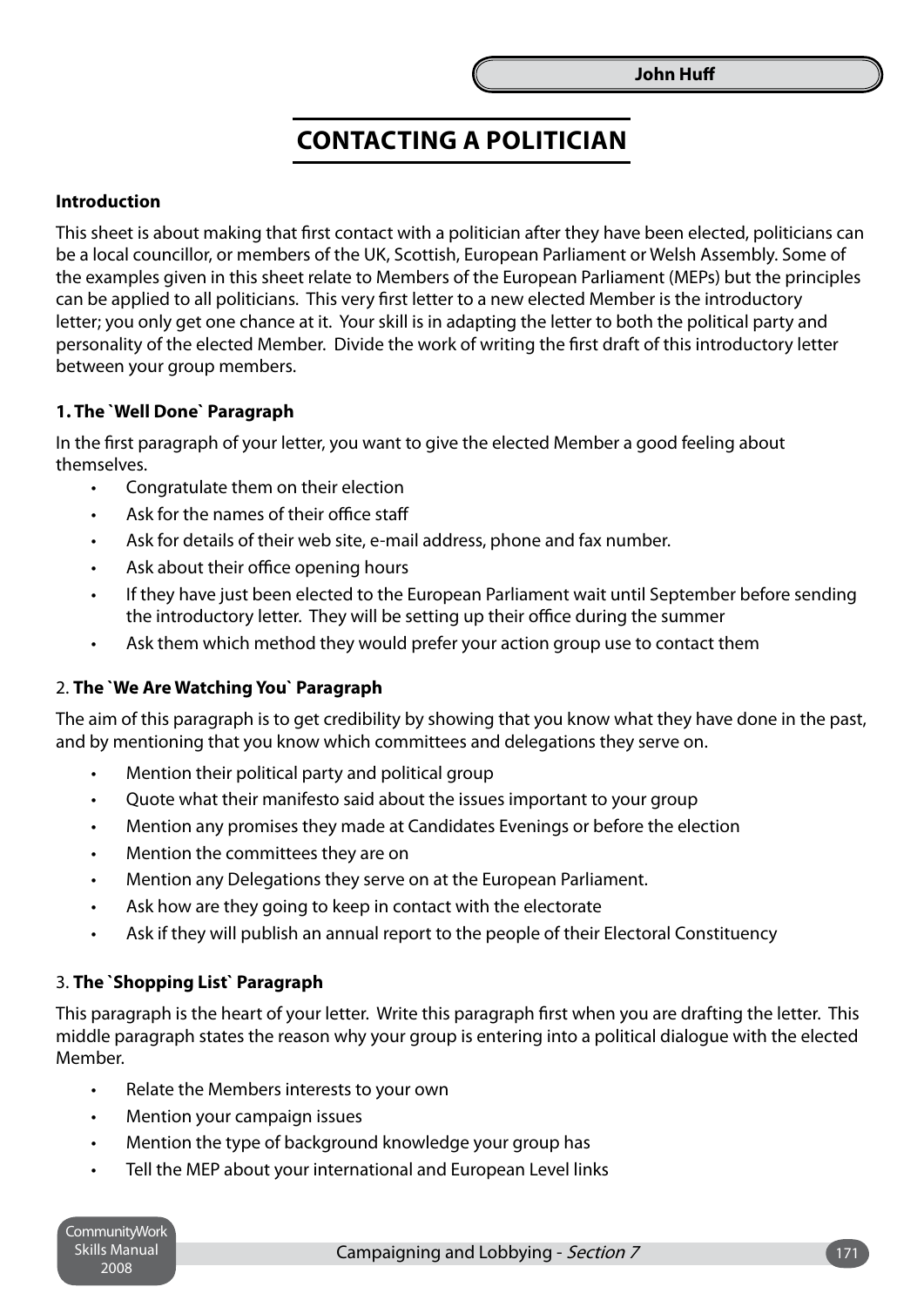### **4. The `About Our Group` Paragraph**

The final paragraph is about your group so that the elected Member can decide the electoral power of your group has; the aim is to convince them that you are important as a pressure group rather than a waste of space.

- Tell them how many members you have in their constituency •
- Tell them how to keep in contact with your group •
- Give them permission to enter your group's details on their computer database •
- Decide if you are going to include any items with this introductory letter •

### **Contact:**

John Huff, Director - euro bureau@hotmail.com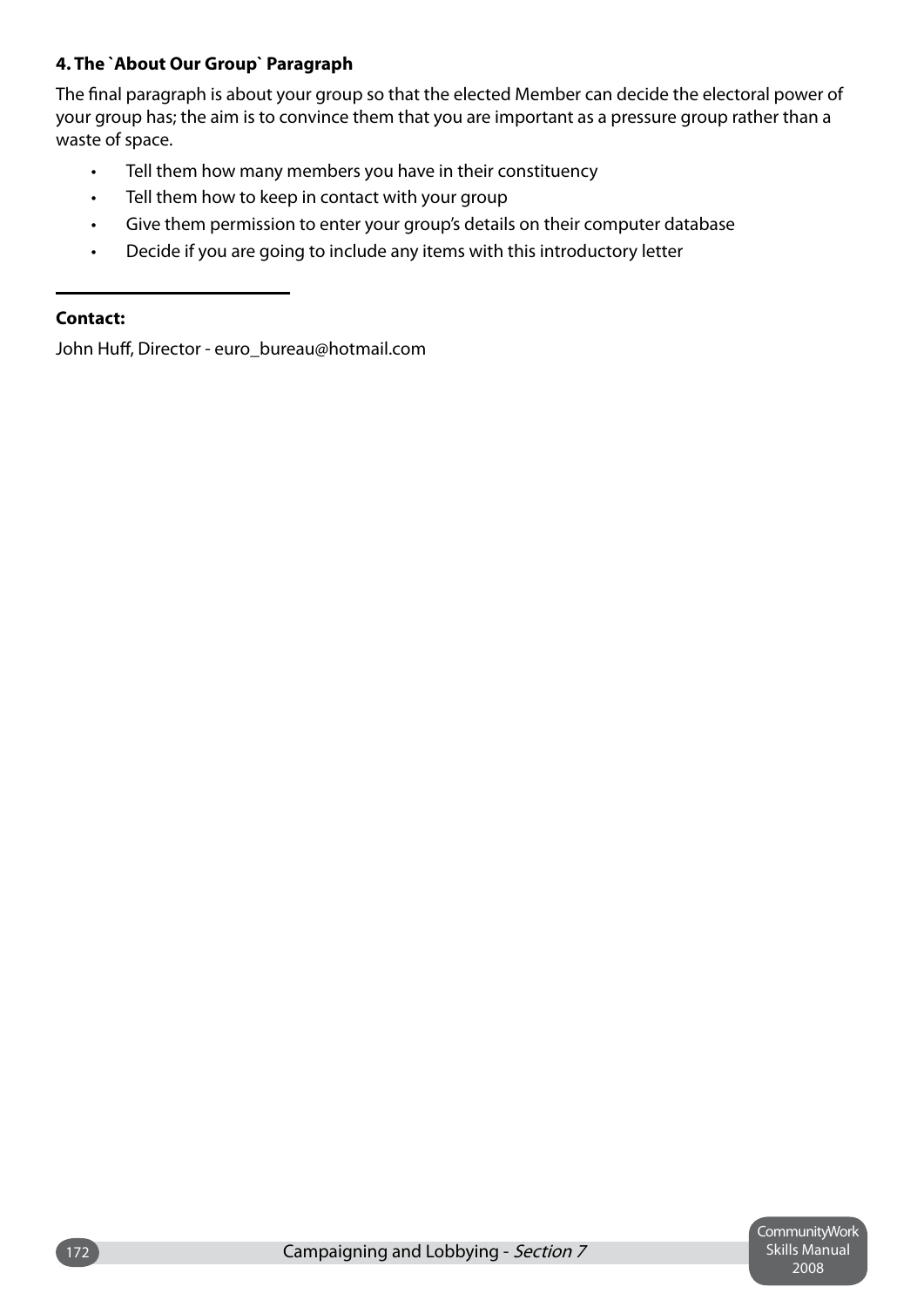### **Writing Lobbying Letters**

### **Introduction**

This sheet is designed to help you get your message across by writing lobbying letters. However, if the Member has already done something you yourselves like, write a short praise letter telling of your approval. Sending a praise letter is a good way to make sure that your next letter gets attention.

### **Starting the Letter**

In the first paragraph put something that you know about the politician. At the start of a campaign, you may only know their political party and the area they represent. Do not worry; put that information in your letter. You could write; "I know you represent the Train Party in the West Midlands European Electoral constituency and belong to the \_\_\_\_\_\_\_\_\_ Political Group at the European Parliament". (Or whatever the facts are). Or for a councillor 'I know you represent ward and are a member of the **political party.** 

You might know the politicians "pet" topic, if so mention that you know this. Try writing, for example; "I know you are active in the democratic struggle for more democracy in Indonesia. Nevertheless, on this occasion I write to you about something closer to home". This first part of the paragraph tells the politician you know something about them and you are watching their actions.

### **The letter has a heart**

The second part of the letter is where you give the message. In the first sentence of this second paragraph, say what the topic of the letter is. You could say. "However, today I am writing to about the proposal on \_\_\_\_\_\_\_\_\_ ". If you know the official title of the proposal put that as a heading at the top of the letter. If you know the reference put it here.

Use facts, figures and reason to develop your argument. Try not to use emotional outbursts and dodgy things you cannot prove. Do tell the politician about your experiences on the proposal your writing about. Share with the Member a bit about the impact of the proposal, if it were to become law in its present form.

Above all else, ask the politician to vote the way you want; for, against or abstention. Ask just one question. Do not threaten or demand anything from this politician.

#### **Letter Details**

The most import detail is to get everything on one side of A4 paper. Edit your letter down to one side. If your letter is just on one side of the page it is easy for the politicians assistant to fax it to them if they are away. Extra sheets often get lost in a busy and cramped office. Use the computer to spell check and grammar check the letter. If you are sending a hand written letter, write in black not blue then your letter can be photocopied and sent by fax. Put the politicians name and address on the letter. Put the correct postage onto the letter and if writing to the Brussels offices of an MEP you need an airmail sticker.

#### **Contact:**

John Huff, Director - euro\_bureau@hotmail.com

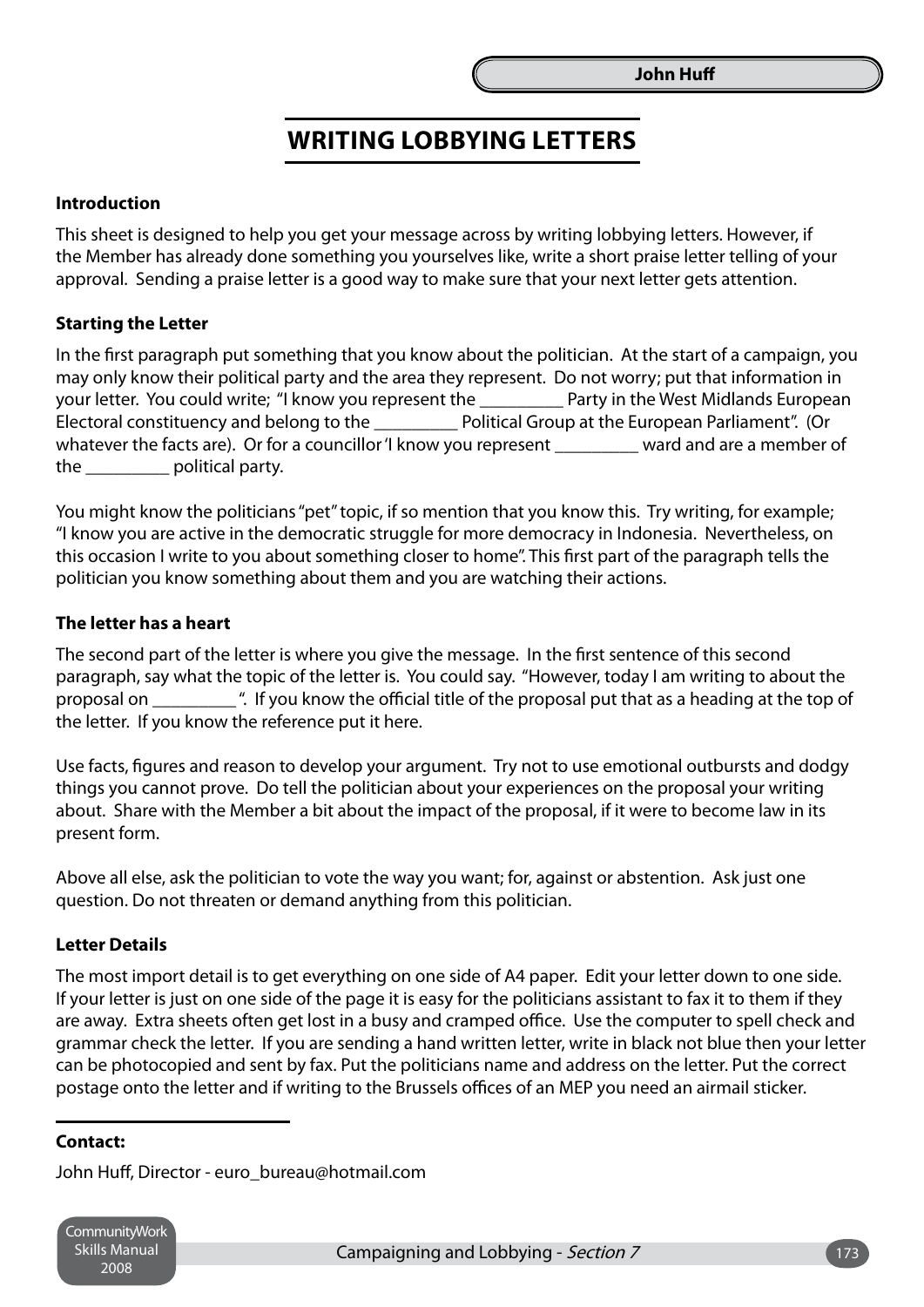### **Responding to Elected Members Letters**

### **Introduction**

This sheet is about the importance of replying to an elected Member. Your reply letter is the important letter. Many action groups are happy or disappointed when they get a reply and then they do nothing more about the letter, that is wrong.

### **Checkout the MEPs reply**

OK, the reply has arrived; what needs doing? After re-reading the letter classify it using Attitude and Activity as explained below.

### **Attitude**

What is the attitude of the Member? The first thing to think about is how long they have taken to reply. Did the politician give an excuse for taking so long to reply? Did they spell your name wrongly? Come to a group opinion about the attitude of the Member to your action group

### **Activity**

Now compare what you asked in your first letter to what answers the reply letter contained. What did they say they would do about the issue? Most Members will not promise to do anything, accept in some polite way. Evaluate what they have said they will do.

- Does the MEPs reply deal with the exact questions you asked them? •
- Is what they say they will do just a fob-off? •

Decide and record the agreed opinion of your action group on the reply.

### **The Waffling Member**

In the Oxford Concise Dictionary, they define waffle as, "verbose but aimless or ignorant talk or writing". If the Member has waffled, then they have avoided saying where they stand on the issue. Reply with, "Thank you for responding to our letter about the vital issue of \_\_\_\_\_\_\_\_\_ May we ask you again what you feel about  $\blacksquare$  . That is re-asking your original question in the same format. Give them some new information. For example, "at a recent meeting of the Committee of xx, they endorsed the idea of  $\mu$ . Try to give them some extra information from a relevant source, which they can check on.

Decide if you need to meet this person.

### **The Supportive Member**

If the Member is sympathetic, thank them for replying to your letter. Write back to them telling them how happy your action group is. Suggest something they can do that will help the campaign. Perhaps, your action group could arrange some media event. Lastly, give them some new information about the campaign in their constituency.

#### **The Member is against your action group**

Try not to either be angry in words or tone in your reply. Your group may need the support of this Member in your next campaign. Do not make snide remarks about the delay in replying to your letter. Write saying, `Good to know your position on this topic`. Disagree with them; refute the points they made in their reply letter. In replying to them, it is very useful to mention another official body that agrees with you. Lastly, ask them to prove what they believe?

### **Contact:**

John Huff, Director - euro\_bureau@hotmail.com

Community Work Skills Manual 2008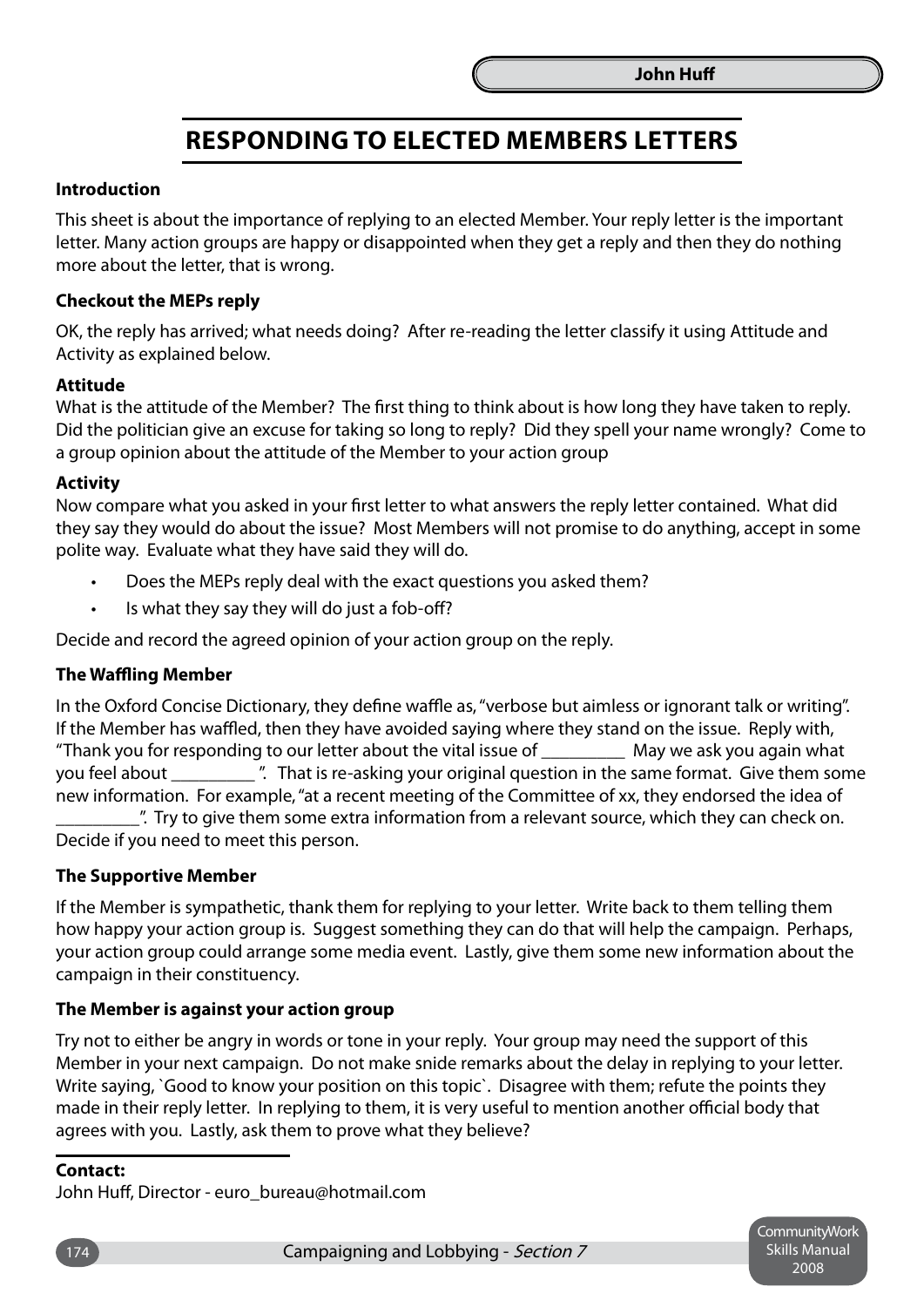### **Visiting a Politician**

### **Introduction**

This sheet explains the tasks your action group members need to perform when meeting with a Member of the European Parliament (MEP). Going as an action group to meet a politician is called a delegation. You can easily adapt the same approach to meeting an MP or local councillors

### **Prepare**

Always have a role-play before you meet the MEP. Get someone who is not a member of your action group to play the MEP. This trial run will show you where you need to strengthen your group's presentation. Confirm the meeting a couple of days before. If it is the first time you have met an MEP, try to meet the ones you feel will be most friendly first. Below is the list of jobs which need doing when you are with the MEP. You want to get the MEPs Research Assistant to say to the MEP, after you have left `that lot were just the sort of people who got you elected last time as an MEP`

#### **Roles**

Anchorperson - when you walk into the room to meet the MEP, the anchorperson speaks first and introduces your members to the MEP. Your anchorperson is the leader of the delegation. She controls the meeting agenda. Often at the start of the meeting, the anchorperson will give the MEP a copy of your Position Paper which will be a kind of agenda for the meeting. Your anchorperson decides when it is time to leave the meeting.

Note Taker – they are responsible for keeping a note of what the MEP agrees to do and what she declines to do. Often the Note Taker will intervene, to say something like, for example. 'Do I have it right, then, that you are going to vote for section 29 of the Draft Directive'. The Note Taker is also responsible for collecting copies of the free material on display in the MEPs office.

Primary Presenter - who presents the main argument of your group. She should have a good grasp of the issue and not be easily embarrassed. Another skill is knowing which way to answer questions from the MEP.

Secondary Presenter – they need to know a lot about how the European Union works. It is their job to make suggestions to the MEP on what they could do. Knowing the things MEPs can do and getting an appropriate level of action from the MEP is the skill needed. At a democratic level, you can ask the MEP to vote in favour of what you want or to get agreement on the wording of amendments, to be voted on before the passage vote. Your action group may want differing things from the MEPs of different Political Groups.

Peacemaker - they calm everyone down, if things get angry, including the MEP. Your Peace Maker clarifies misunderstandings and asks the MEP to explain jargon and abbreviations she uses. They smile a lot and get to know the MEPs staff members, particularly the Research Assistant. Shaking hands with staff members of the MEP is vital for this person. Perhaps saying `And your name is….?'

Other members - there must be a strong reason for other action group members to come to the meeting with the MEP. This could be because they are in the same political party as the MEP or the same Trade Union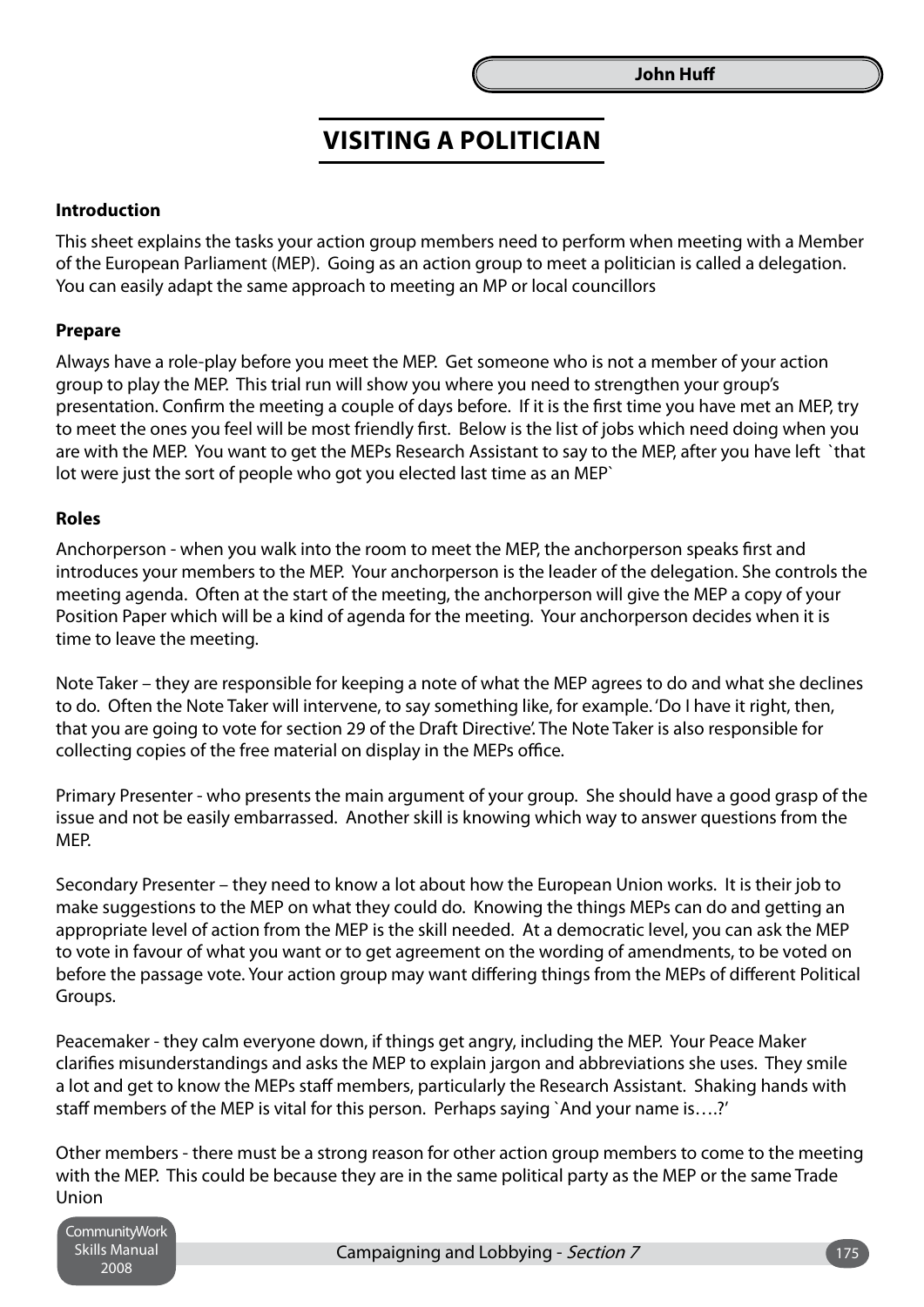### **After Meeting the MEP**

Agree beforehand that your delegation members will go to a café near the MEPs office for a de-briefing session. There will be tasks arising from the meeting. Some tasks will be known beforehand, some will come up at the meeting. For the planned tasks try to agree beforehand who will do them.

### **Media Responsibilities**

If you plan to do a media release, then while you are still in the MEPs office take a photo of the delegation meeting the MEP. Work out the draft wording while your still in the MEPs office. Often the action group will have one person responsible for media follow-up. Your media person gets agreement at the debriefing meeting on what the story angle will be. It is the responsibility of the media person not only to write the release but also to send it out and follow it up. Decide if you will send the release by e-mail or hand deliver it on the way back home.

### **Reporting Back**

You need to let other members know what happened when your delegation met the MEP. After meeting the MEP, evaluate them, with one person taking responsibility for reporting to members. The more MEPs you meet the better you will get at evaluating an MEP, you can rate the MEP as:

- Strongly against 1.
- Against 2.
- Unknown 3.
- 4. For
- Strongly for 5.

### **Celebrate**

If it is the first time that your action group has ever met an MEP and you got what you came for, then celebrate. Put a couple of people in charge of arranging the celebration.

### **Thank-You Card**

You will have already bought a Thank-You Card. One person at the de-briefing is responsible for signing the card and posting it. Send it whatever the MEP said or did.

### **Unplanned Tasks**

Life is full of surprises, so there will be tasks for the delegation which are unplanned. Perhaps the MEP is very favourable and wants to meet the whole group for a media picture story. Maybe the MEP has given you the names of two other members of their Political Group, one in Greece and the other in Finland, who are active on the proposal. Maybe the MEP tells you who will be the Rapporteur on the proposal. Possibly the MEP has told you that there is a strong pressure group in Brussels which is campaigning hard against your views. Some things the MEP raises will need debating by the whole of your action group, because you may need a change of direction. Nevertheless, never leave your campaign in the hands of any MEP.

### **Contact:**

John Huff, Director - euro\_bureau@hotmail.com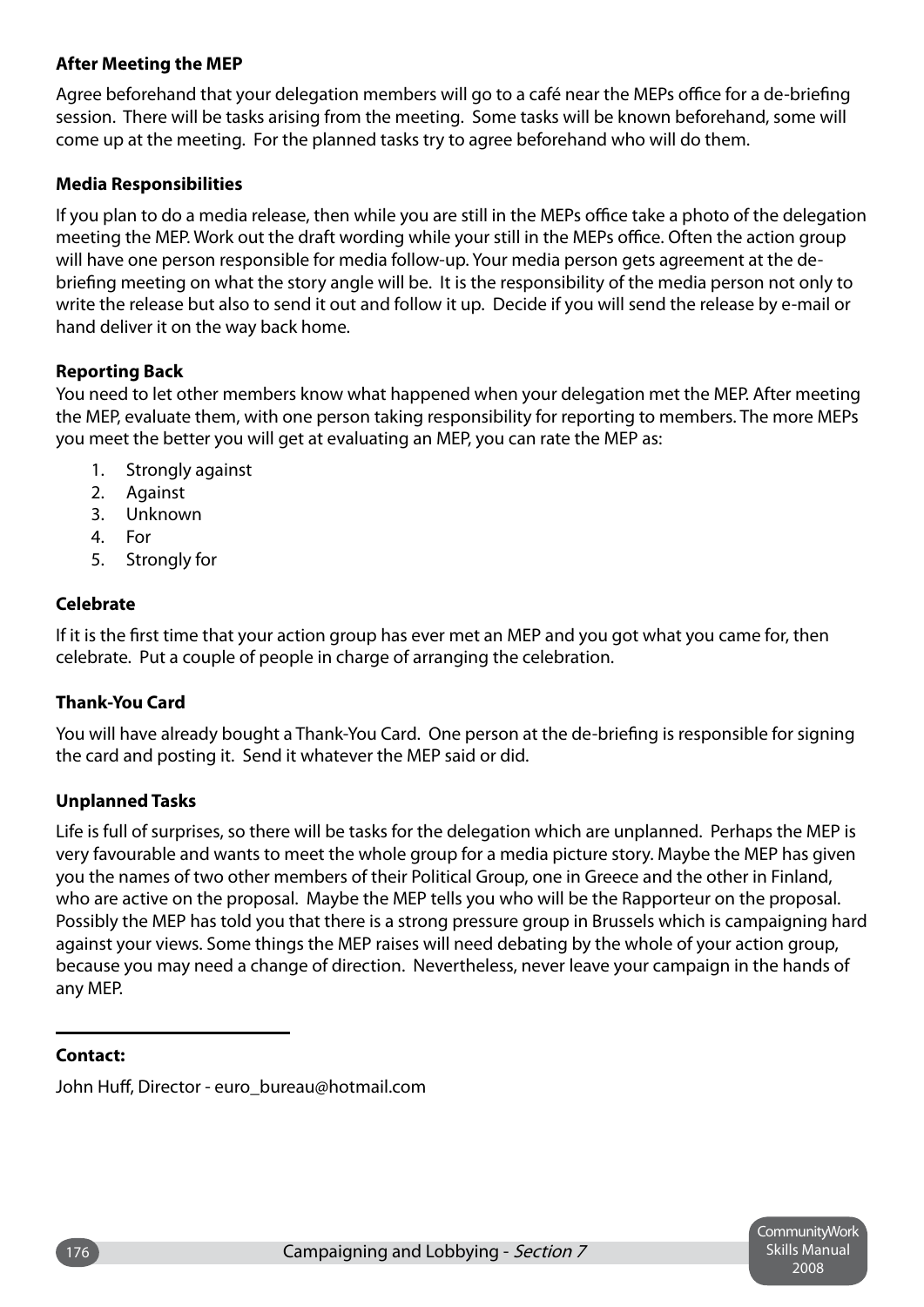### **Building up Profiles on Elected Members**

The more elected members you contact the more information you can gather on who will support your group and who may be active against you. Your can build up a profile of them using the following form.

| <b>Profile Form</b>                                                                                                                      |                    |  |
|------------------------------------------------------------------------------------------------------------------------------------------|--------------------|--|
| <b>Family Name:</b>                                                                                                                      | <b>First Name:</b> |  |
| Title: Ms - Mr - Mrs - Dr - Miss - Professor                                                                                             |                    |  |
| Address:                                                                                                                                 |                    |  |
| Post Code:                                                                                                                               |                    |  |
| Telephone:                                                                                                                               | Fax:               |  |
| E Mail:                                                                                                                                  | @                  |  |
| Web Page:                                                                                                                                |                    |  |
| <b>Personal</b>                                                                                                                          |                    |  |
| Previous Jobs:                                                                                                                           |                    |  |
| Interests:                                                                                                                               |                    |  |
| Religion:                                                                                                                                |                    |  |
| <b>Other Information</b>                                                                                                                 |                    |  |
| Constituency/ward:                                                                                                                       |                    |  |
| Date elected:                                                                                                                            |                    |  |
| <b>Political Party:</b>                                                                                                                  |                    |  |
| Political Group if MEP:                                                                                                                  |                    |  |
| Position in Political Group:                                                                                                             |                    |  |
| <b>Committee Memberships:</b>                                                                                                            |                    |  |
| Delegation Membership:                                                                                                                   |                    |  |
| <b>Evaluation</b><br>Strongly Against / Against / Unknown / For / Strongly for<br>[underline which applies] Facilitator Resister Neutral |                    |  |
|                                                                                                                                          |                    |  |

### **Contact:**

John Huff, Director - euro\_bureau@hotmail.com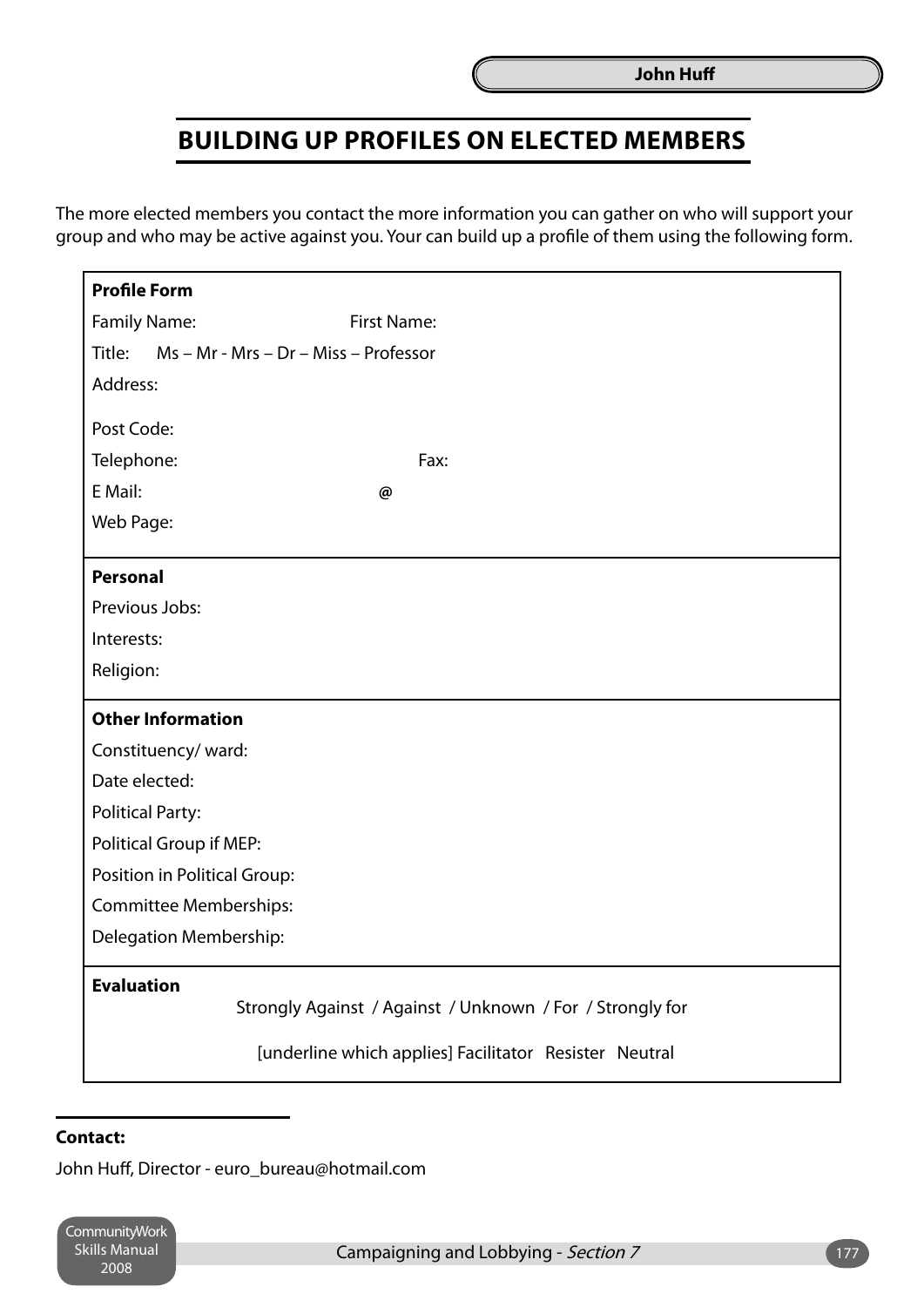### **What is Non Violent Direct Action?**

### **Introduction**

Non violent direct action (NVDA) comes in many forms (see the other articles in this section). At it's heart is a do-it-yourself philosophy - people seeking to make change in their community and environment themselves rather than asking others to make it for them. NVDA often bypasses official or traditional power structures empowering ordinary people instead. That's what makes it such an effective tool for communities and groups who feel powerless in the face of the establishment, whether that's government, corporations or other institutions.

### **Key points about NVDA**

- 1. NVDA is often seen as confrontational, and it often is, though not in a negative way. It's about confronting injustice with 'truth', and, where necessary, confronting powerholders and taking back power to the community. But NVDA doesn't have to be "against"' something. It's an inspiring and positive technique. Many forms of NVDA are about building a green alternative. Instead of just opposing something, the community creates a just alternative to it. Examples include food co-ops, car-sharing schemes, and community composting initiatives.
- 2. Communities across Britain face environmental problems: the construction of an incinerator, a road, a new runway or another out-of-town supermarket. Others face the destruction of playing fields, allotments, nature reserves, or greenbelt land. Communities have responded to these issues by taking NVDA and making their dissent heard through noise, colour and disruption . Actions have included setting up camps on the site of a proposed development, occupying the offices of the authorities, and attending the annual general meetings of the corporations involved.
- 3. NVDA is commonly, and wrongly, seen as the preserve of young hotheads or "professional" activists. We all have images in our minds of road protest camps with young people up trees, or of Greenpeace's professional climbers scaling a chimney. But people of all ages and ability have taken action. We've been on actions with under 16s and over 70s, with wheelchair users and activists who walk with sticks. There are specialist "minority" action groups including the Disabled People's Direct Action Network (DAN) and queer action groups, as well as, globally, many direct action movements made up of the poor and dispossessed. NVDA is available to anyone who wants to reclaim a little of their power and nonviolently stand up for what they believe in.
- 4. When should you use NVDA? Some groups like to see NVDA as a last resort they use only after all other forms of dialogue and protest have been exhausted. They feel vindicated in taking action by being able to say "we tried everything else". Others see NVDA as a complementary form of action that can be used alongside more conventional campaigning and educational techniques – if a corporation won't sit down and meet you, then an action might change their mind.
- 5. There are, of course, times when NVDA isn't appropriate. Most of those are to do with our personal or collective limitations. For example, when we haven't got adequate support systems in place, when we feel an action might be beyond our personal level of comfort and safety, or when we're unwilling to face the potential legal consequences.

#### **Issues to Consider**

There are serious issues to think about when considering taking NVDA – see the article later in this section.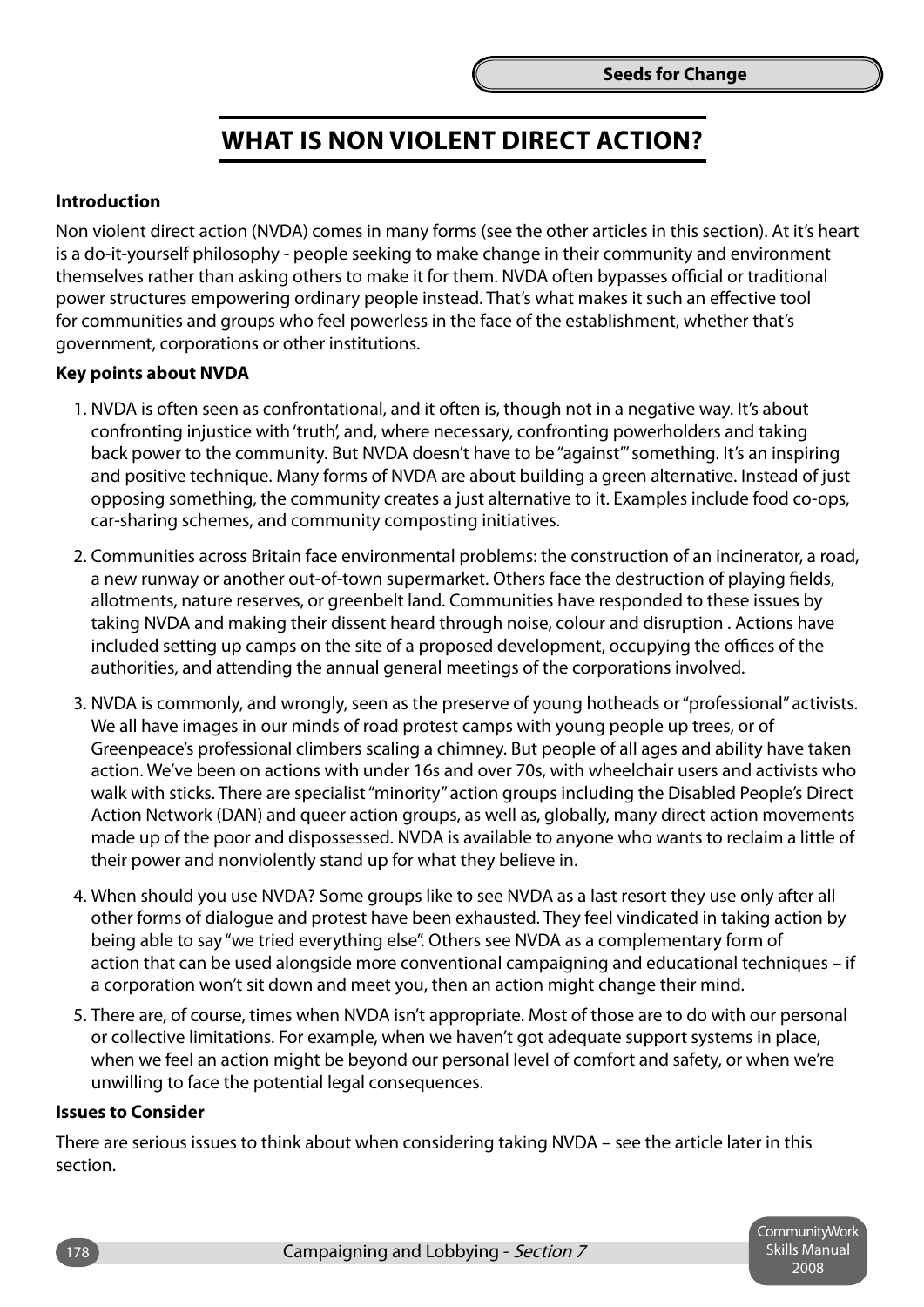**Legal issues** are a key consideration for anyone thinking of taking NVDA and we strongly recommend you inform yourselves of your rights. But don't be put off. NVDA has a very long and honourable tradition of making change. Much of it has been achieved by ordinary people breaking unjust laws.

**Our responses -** Another issue to consider is our own anger and potential for violence. When our homes face compulsory purchase, or our children's playing fields are being built on, or night flights over our homes are increasing, we can be carrying a lot of anger. Think about preparing yourselves properly for action. NVDA training sessions are available in which you can explore how NVDA affects you emotionally and learn techniques for dealing with them appropriately.

**Community Support -** Some action groups are concerned that NVDA will alienate them from the wider community. That is not our experience. We've consistently found people sympathetic to clearly nonviolent action. Some don't like illegal acts, but respect our nonviolent intentions. Our experience is that, overall, NVDA is an inspiring tool for building community. The way you do your NVDA can make all the difference. It's possible to be determined, disobedient, uncooperative and still pleasant and approachable. It just takes practice.

### **Further Resources**

- Seeds for Change www.seedsforchange.org.uk nonviolent direct action training and resources for community groups •
- Turning The Tide www.turning-the-tide.org workshops in 'active nonviolence' •

### **Contact:**

Seeds for Change www.seedsforchange.org.uk 0845 458 4776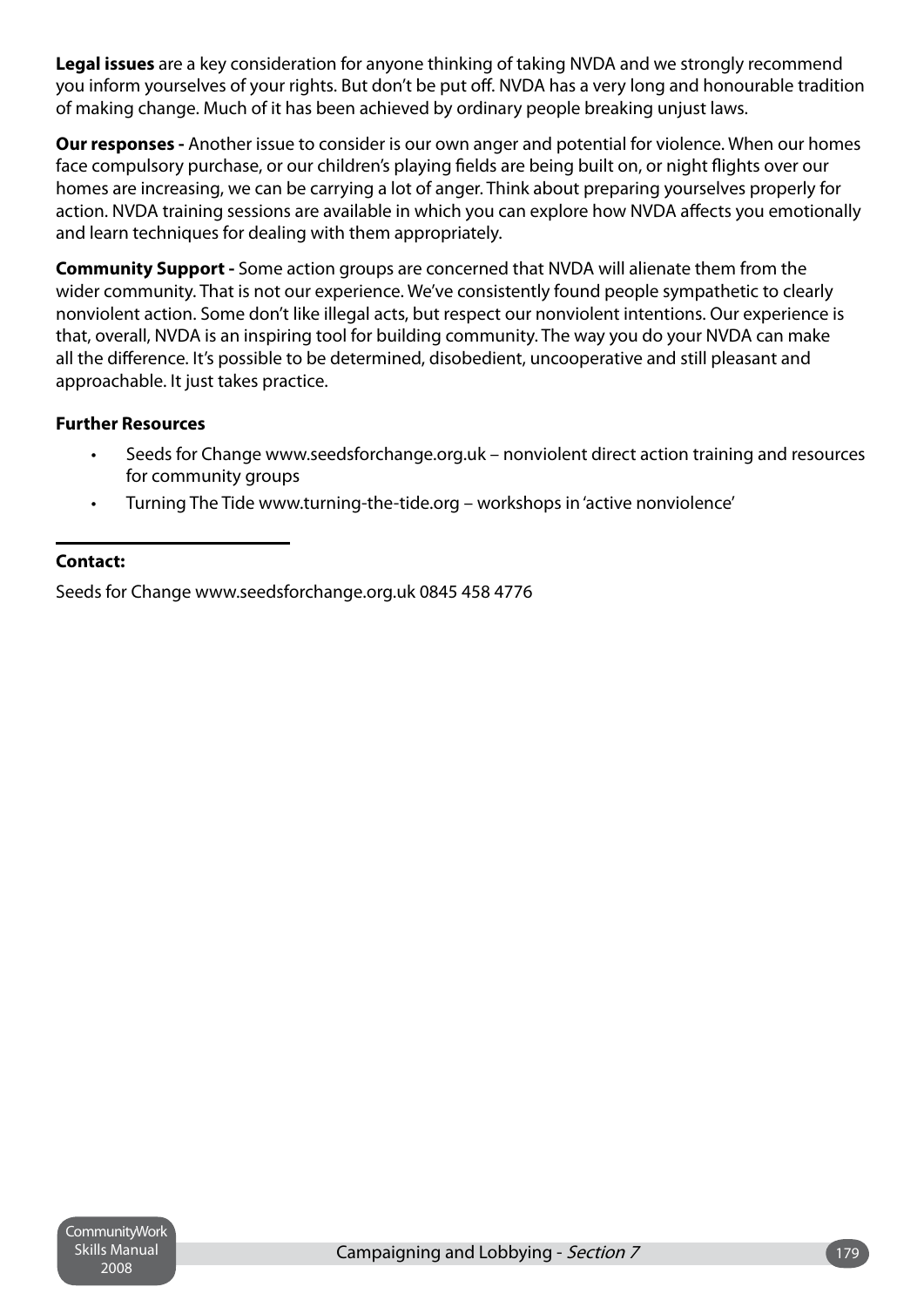### **Case Study**

### **Community NVDA Against Genetically Modified (GM) crops**

A powerful example of community nonviolent direct action took place between 1999 and 2002 in The Highlands of Scotland. As part of the UK government's Farm Scale Trials of genetically modified (GM) crops a large acreage of land near Munlochy, on the Black Isle, was to be sown with GM oilseed rape.

The Black Isle was regarded as a pristine environment, so far unpolluted by other GM crop experiments. The community also feared for the nearby nature reserve, as well as for the health of their children. So local resistance was strong and the campaign group Highlands and Islands GM Concern (HIGMC) was formed to create debate, lobby politicians and farmers against the trial, and ensure local views were heard. HIGMC was very successful in attracting media attention and putting pressure on politicians. It soon had 400 members.

However, despite the pressure, the field of GM rape was still sown. Some of the local community decided to take nonviolent direct action. With the support of a direct action organisation, Scottish Genetix Action, they planned their first action – a night time foray into the field to 'decontaminate' an area of it, and send a message to the farmer and to the government. On the eve of the 2001 general elections a group of 18 people trampled a huge X into the field and sent the media a press release saying that with their X they had cast the first vote of the general election – a vote against GM crops. The media response was enthusiastic. More importantly, enthusiasm for direct action spread through the community, and over the next year there were many direct actions from locals chaining themselves to tractors to prevent GM crops being sown, to persistent decontamination actions in the growing crops. The Munlochy Vigil, a 24 hour presence by local people in a layby opposite the site of one of the GM crop trials, provided a focus for action and media attention.

The campaign wasn't without it's problems – although the Vigil sprang out of direct action, it suffered from personality clashes and poor group dynamics, and some of those who took 'charge' were vocal against direct action. A lot of energy was lost in these power struggles, and some people were alienated from the campaign altogether. Unfortunately in high pressure campaign situations, this isn't uncommon and a good NVDA group will look to maintain good internal dynamics as well as it's external impact!

#### **Further Information:**

For more on groups working effectively see Section 6 www.munlochygmvigil.org.uk/history.htm

### **Contact:**

Seeds for Change www.seedsforchange.org.uk 0845 458 4776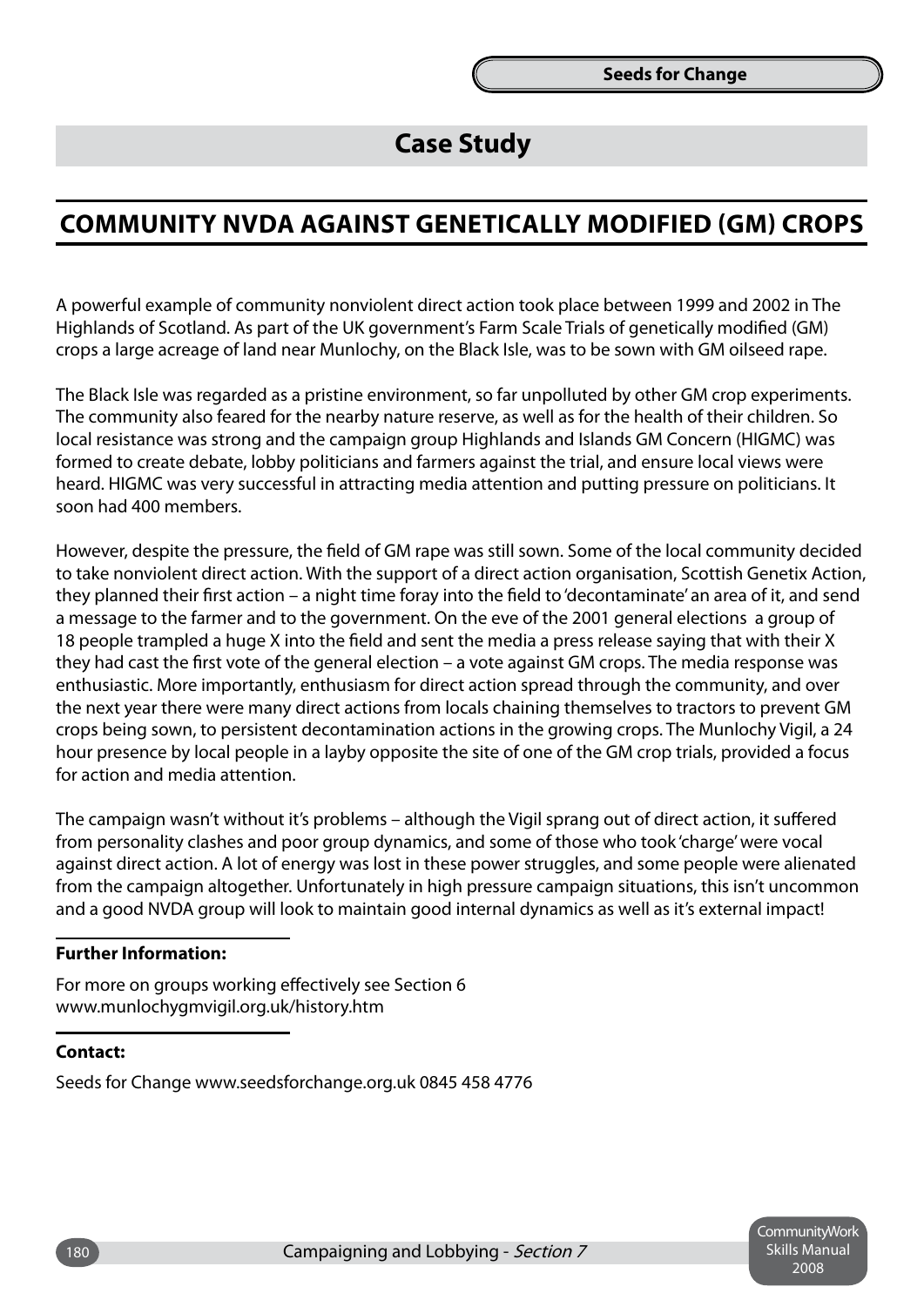### **Planning NVDA**

### **Introduction**

When planning nonviolent direct action (NVDA) it's essential that a community or community group has a clear and realistic aim for the action. Often the action will be one part of an ongoing campaign and it needs to be planned in that context.

Time spent planning will be repaid on the day of the action. Having a clear aim will allow your group to communicate your message clearly to the wider community, to the media, and to those in power. Working through a simple four step process can help:

### **The four steps approach**

Step 1 – **What is the aim of the action?** Your action aim is unlikely to be the same as your overall campaign aim. You might be campaigning to preserve a green space from development. But the aim of this specific action could be simply to draw media attention to your campaign as a step on the way to saving your green space. Whatever the aim you settle on, be sure you can communicate it clearly. If it's so complicated that you can't quickly and easily explain it to your family or workmates, the chances are that your action won't be understood either.

Step 2 – **Choosing an appropriate target for your action**. Somewhere out there is a person, or small group of people that have the power to make your action aim become reality. For your overall campaign aim to save your green space it might be a planning committee of your local authority or a private developer or landowner. But as with the action aim, your action target might be different. If you wanted media attention you could plan something headline grabbing and visual, for example.

Step 3 – **Deciding on your tactics.** There are many ways you can go about your action. NVDA is limited only by our imaginations. You might stop tree felling on the site by climbing into the trees and refusing to move. You might form a human chain across the road giving access to the site. As a media stunt you might hang a banner between the trees or take over the offices of the developer. The important thing is that your chosen tactics relate clearly to your aim and directly influence your chosen target.

Step 4 – **Making it happen.** Many groups fall down at the last hurdle. They plan a great action but struggle to make it actually happen. It's important that we feel able to be daring in our actions, but we have to be realistic enough to be able to implement our plans with the resources available to us. So do a quick reality check – How many people can you get involved? Will your plan still work if some of them get cold feet? Is everyone aware of the possible consequences? Have you got all the information you need? and so on.

#### **Issues to consider**

There are some significant things to consider in planning your NVDA. These include

- The legal consequences of your plan •
- Whether you can plan openly and publicly and still get away with the action on the day (or will the police be waiting for you?) •
- Choosing a style of action that builds community and inspires support for your cause. •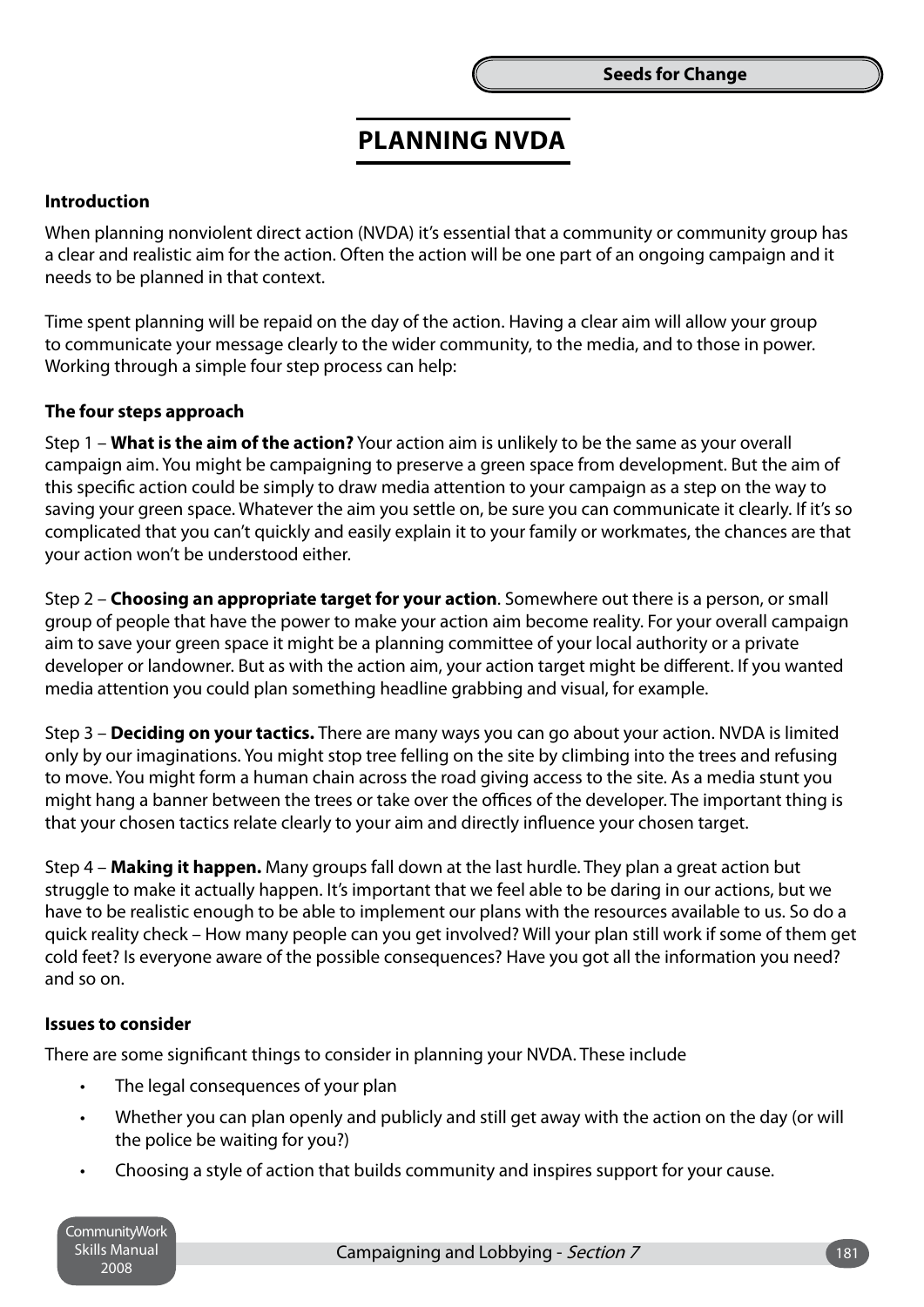### **Legal implications of NVDA**

There isn't room here to go into the legal implications of nonviolent direct action. There are resources available such as the Activists' Legal Project website www.activistslegalproject.org.uk and the Liberty 'Your Rights' website www.yourrights.org.uk, as well as local solicitors, that can give you that information. What's important is that everyone involved knows any potential risks and consequences. There are legal risks which shouldn't be ignored, but for environmental activists the legal consequences are usually fairly minor.

### **Open or closed planning**

Some groups plan in secret to make their actions more effective on the day. The downside is that this inevitably creates a hierarchy of those in the know and those not. Public planning means you can draw on a greater range of experience and skills, and include more people in the action, but if your opponent hears about the plan, they can act to counter it. There's no right answer, but it's worth thinking about.

### **Building Community**

Some people worry that NVDA alienates the local community. Others counter that it inspires people. There will always be those who feel that more provocative forms of campaigning are unnecessary, but our experience is definitely the latter. Good NVDA inspires people. They see a small group of people acting for a just cause, often in the face of significant odds and have a natural sympathy for the activists. But it is possible to do "bad" NVDA. Think about the community you're working in. Take into consideration cultural sensitivities. Try to build support for your cause through public engagement alongside taking action and don't claim to speak for others unless you have a genuine mandate to do so!

### **Contact:**

Seeds for Change www.seedsforchange.org.uk 0845 458 4776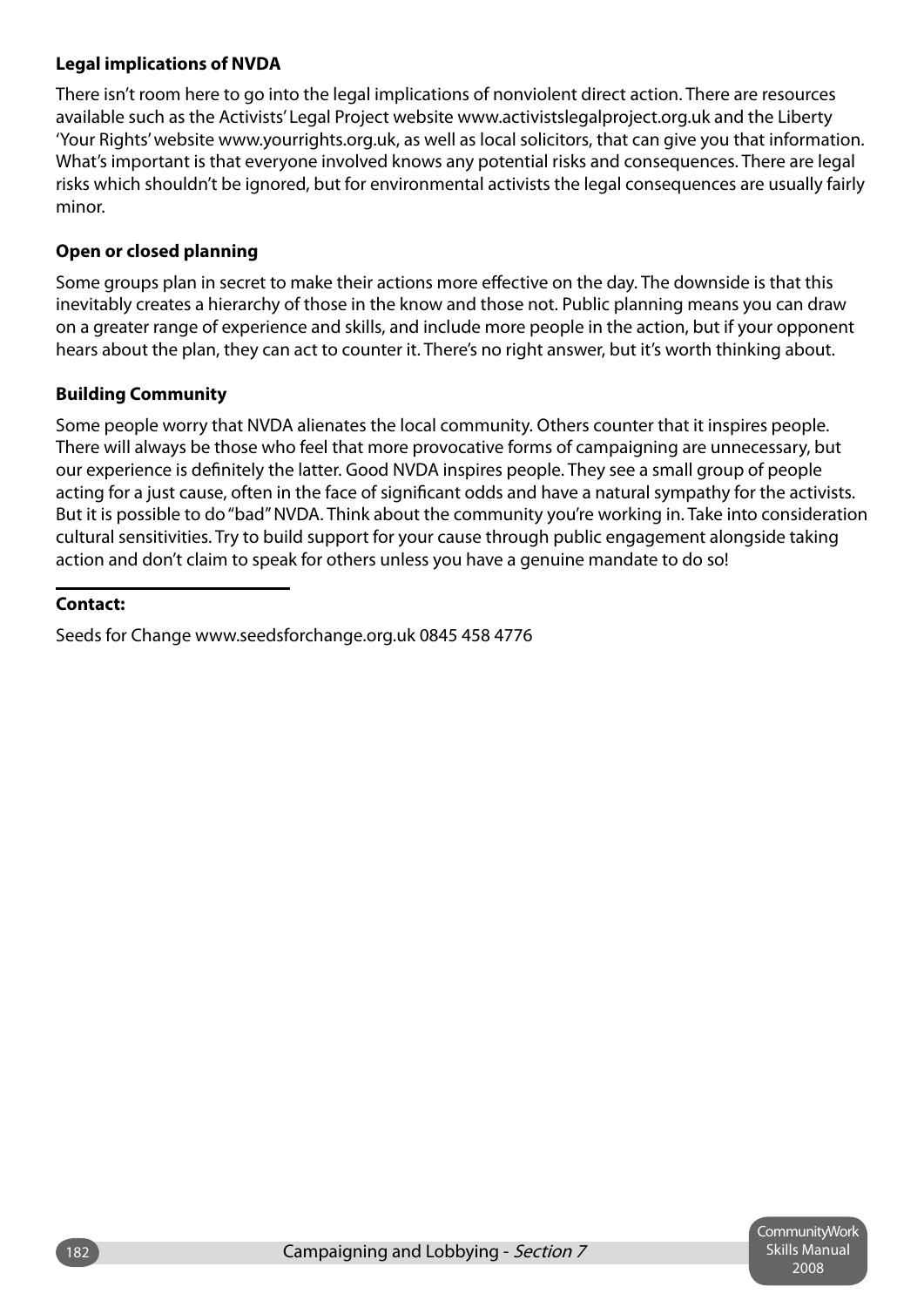### **Case Study**

### **Planning NVDA**

For more than 20 years residents in the flightpath of Heathrow have campaigned against expansion of the airport, increased number of flights, night flights, and pollution. For years their demands have largely been ignored by the authorities. It was inevitable that some of them eventually chose to explore direct action.

In November 2006 about 30 residents, all active in the campaign against Heathrow, spent half a day with nonviolent direct action (NVDA) trainers exploring issues and techniques around taking action. Afterwards some of them agreed to plan their first action.

Early in 2007 they met and agreed that the aim of their action was twofold - to lift the campaign from a local to a national news story, and to tell decision makers what they felt in a more direct fashion. The Minister for Transport was chosen as an appropriate target. All that was needed was an opportunity, somewhere in London.

After some investigation the group discovered an aviation industry conference where the Minister was speaking. They visited the venue to familiarise themselves with the layout.

At their next meeting they planned tactics. One group would enter the conference, and whilst some of them distracted conference participants by unfurling a banner, the others would go on stage and speak face to face with the Minister. Another group would be outside to communicate their message to the public and the press, with leaflets and banners.

Props were assembled over the following weeks - banners, leaflets, and suits and ties.

Trusted journalists were alerted in advance. A press statement was prepared, to be emailed to national media immediately after the action. To ensure they got photographs for the media, one of the inside group would take a camera.

Experienced activists were asked to give a briefing on possible legal consequences. A volunteer was nominated to talk to police and venue security staff to defuse any tension, while another would be available by phone to organise support in case of arrests.

On the day, the plan worked like clockwork. The Minister was confronted by activists who told him calmly and clearly why Heathrow shouldn't expand. The press were there. There were no arrests. Having got their message across in exactly the way they planned, the inside group left together and joined those outside talking to the media.

http://www.timesonline.co.uk/tol/news/uk/article1480361.ece

Seeds for Change www.seedsforchange.org.uk 0845 458 4776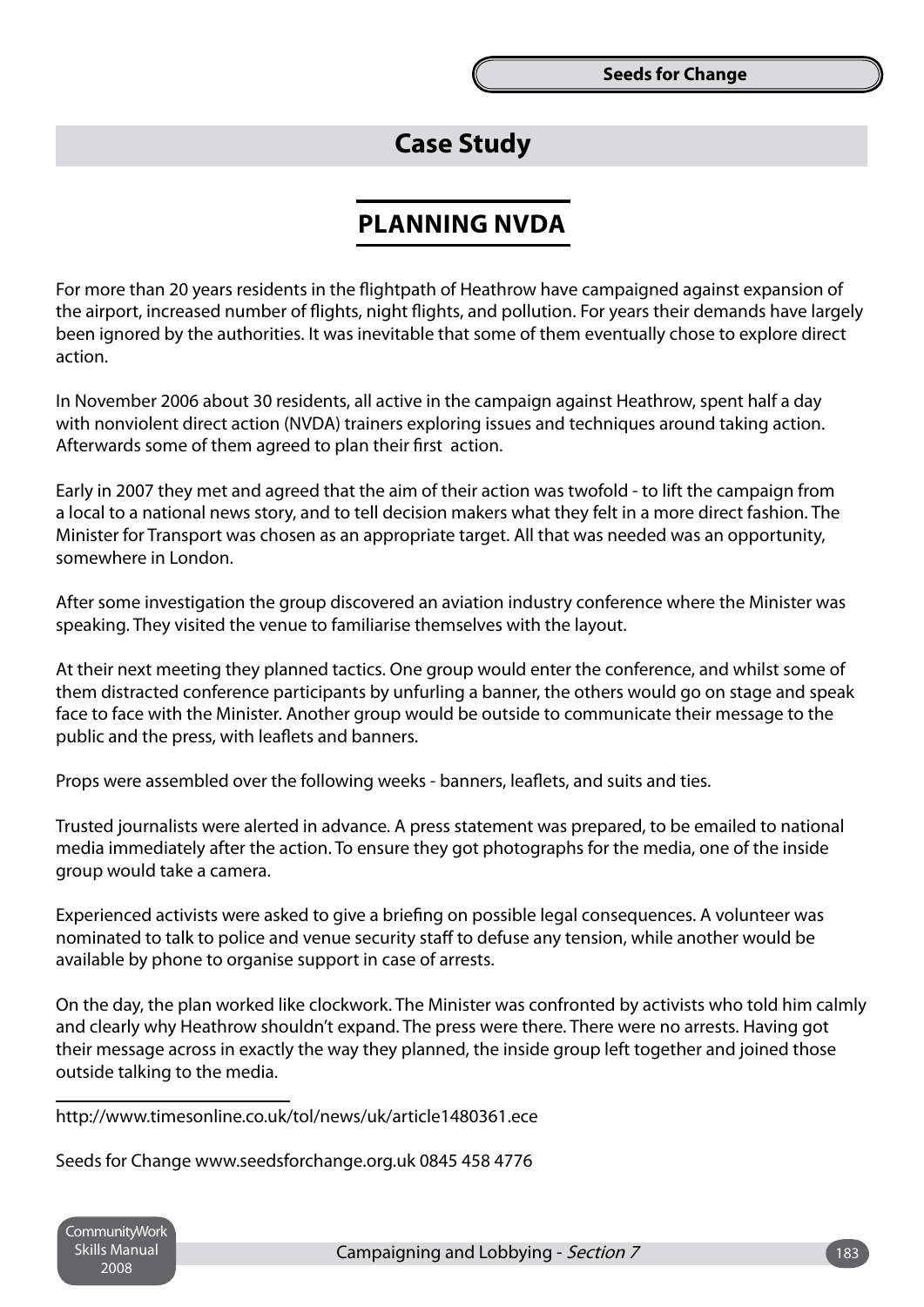### **How to Take Effective Non Violent Direct Action**

This section gives some examples of the ways in which NVDA has been used and some tips for being effective.

### **Examples of NVDA**

**Office occupations** are a common 'disruption' action. Simply put, activists enter a relevant building and occupy some area of it. Sometimes this is just the foyer. Other times it will involve taking over a specific office. Activists have used office occupations as an opportunity to sit down and talk to staff.

**Shareholder actions** usually take place at a company's Annual General Meeting. Share-owning activists (you only need to own 1 share) join with other shareholders and take the opportunity to ask the Board awkward questions, disrupt presentations by senior staff, hand out 'alternative' annual reports, and in some cases shut down the AGM altogether. This has been done by 'invading' the stage or setting off fire alarms, for example. Similar techniques have been used at conferences and trade fairs.

**Blockades** have taken place at supermarket depots, oil refineries and corporate offices amongst other places, in order to stop deliveries or staff arriving at work. They sometimes involve 'lock-ons' - equipment that activists use to lock themselves together to make it difficult for them to be removed (see Further Resources for information on lock-ons). Blockades can involve anything from small numbers of people with relatively sophisticated equipment, to a large group using their numbers to block a road, gate or doorway.

**Vehicle actions** come in many forms. Environmental activists have stopped construction equipment or bus loads of security guards reaching sites. Stopping vehicles requires a lot of thinking about safety issues, but makes a very public statement and can cost companies money.

**Banners** have been hung from motorway bridges, Big Ben, power station cooling towers and many other places. The more inaccessible the place, the longer the message is visible. Some banner hangs require expert climbers and equipment and so are not be suitable for all groups. Other related techniques have also been used – for example projecting a message onto the side of a building at night. There is also an auditory equivalent – using a sound system to blast a government office with sound equivalent to the aircraft noise suffered by residents living near airports, for instance.

**Die-ins, sit-downs and sit-ins** are all related actions that involve using our bodies to occupy a space in protest. Spaces occupied have included roads, university administration buildings, supermarkets, and steps to government offices. The die-in is a variation of the sit-in. For example, activists protesting against the building of nuclear power facilities have dressed as corpses and 'died' in roadways to symbolise deaths related to the nuclear industry.

**Subvertising** takes the form of reclaiming advertising space and using it for our own messages. Common examples are stickers stuck over ads on the London Underground, or billboards that have had their advertising messages 'enhanced' or in some cases obliterated. Subvertising has been taken to new heights with the publication of spoof newspapers, conference programmes and magazines that draw the unsuspecting reader in before delivering the community's environmental message.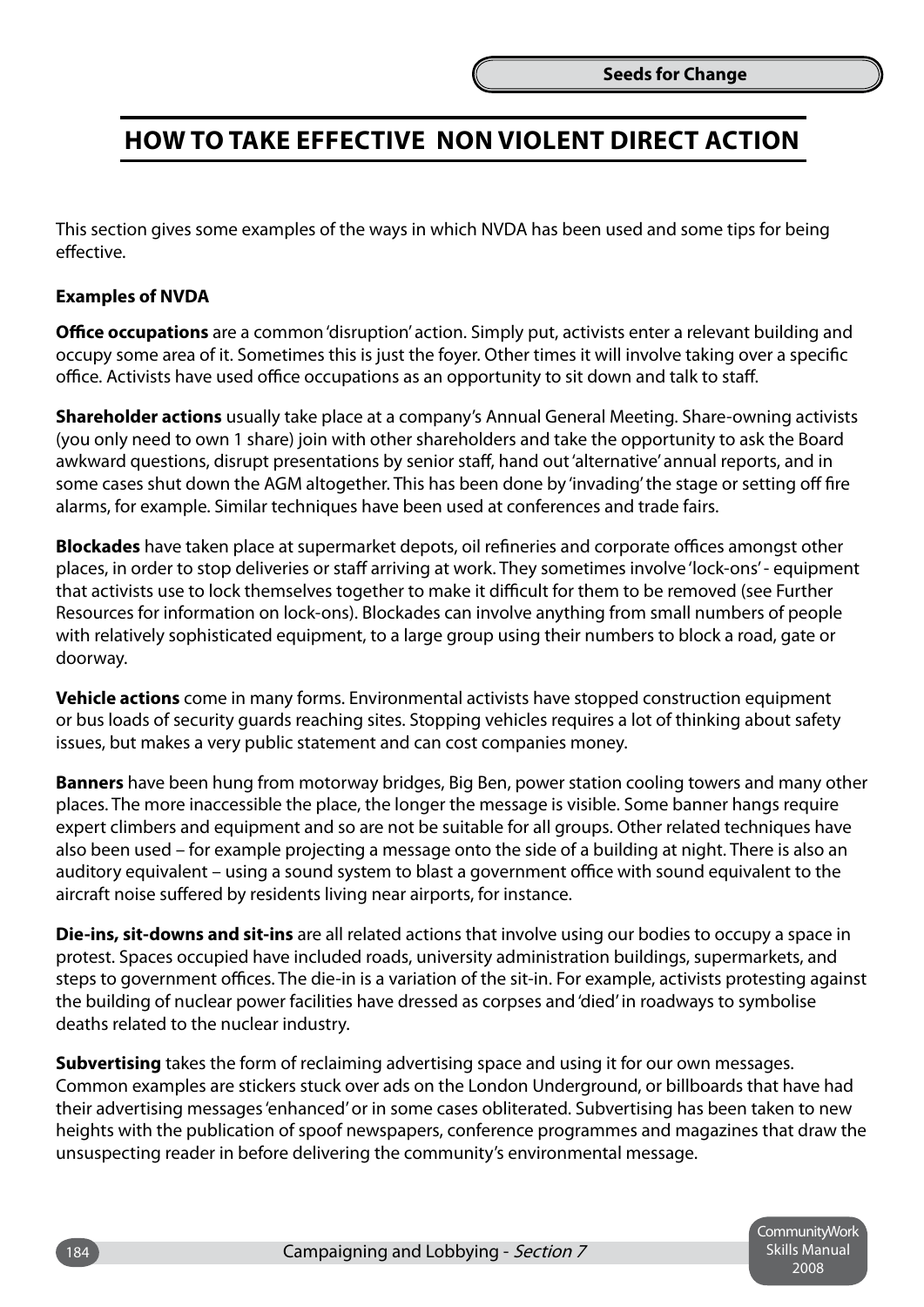### **Tips for effective actions**

Taking effective action requires not only good planning but also good support. Good support makes NVDA more accessible to a wider range of people. We'd strongly recommend a group new to NVDA invites in an experienced NVDA trainer to help them prepare for action.

One of the most effective methods of providing support is to create an affinity group. An affinity group is a group of activists who feel a strong connection with each other, trust each other and share a common desire to make change. Affinity groups require good communication, honesty, co-operation and mutual support. For many people just working in an affinity group is seen as an act of social change because the values of the group represent the values of the society they want to live in! Working in affinity groups takes commitment, but well functioning affinity groups have carried out some of the most effective and audacious direct actions.

Even the most difficult action can feel more possible if there is the right support in place. You might need drivers to get you there, someone to liase with the police and keep things calm, people to stop traffic safely, others to talk to the public or the media. You might decide you want an observer to film any conflicts with police, security or the public. You might want someone on the end of a phone to get support for anyone taken into police custody. Someone has to email off the press release and so on. All of these roles contribute equally to the whole. Don't forget that support might need to be ongoing – if there are arrests it can be nice to meet people as they leave the police station or accompany them to court, for example.

### **Further Resources:**

Seeds for Change www.seedsforchange.org.uk – for written resources and NVDA training

Turning The Tide www.turning-the-tide.org – for workshops in active nonviolence

Practical Protest Techniques www.activistslegalproject.org.uk/practicalprotest.pdf

Delia's Guide to Basic Blockading www.geneticsaction.org.uk/resources/delia.pdf – a well written introduction to blockading and support

### **Contact:**

Seeds for Change www.seedsforchange.org.uk 0845 458 4776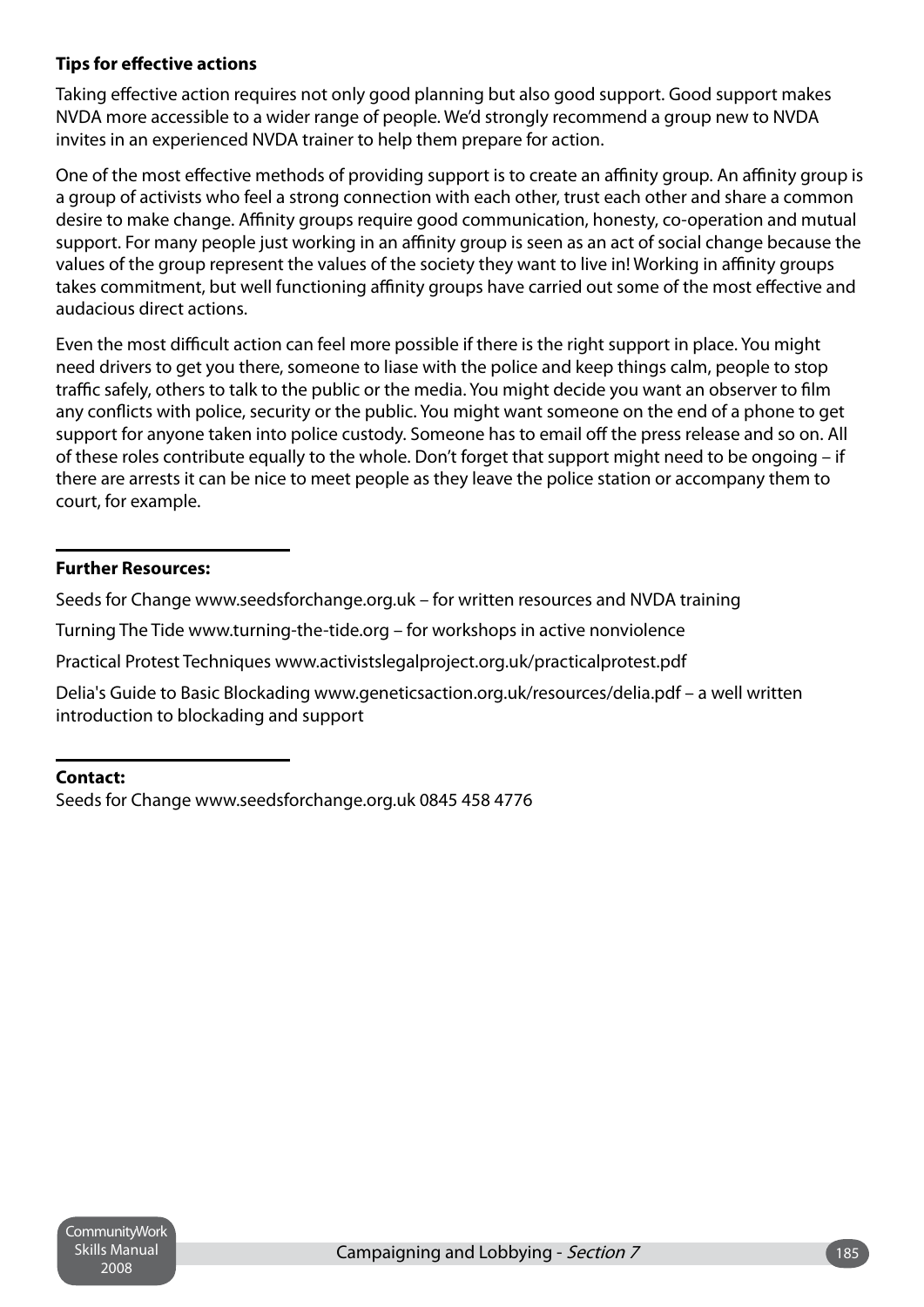### **Non Violent Direct Action Training**

### **Introduction**

A nonviolent direct action (NVDA) workshop is a space in which participants can explore both the physical and emotional reality of taking action, learn specific techniques, bond as a group, and explore possible actions and obstacles to action. Some people argue that training is an essential precursor to taking NVDA.

Whilst not unique to NVDA training, there are some specific issues that require particular consideration when facilitating an NVDA workshop.

### **1. Practical and Experiential**

NVDA workshops need to be experiential. Within a few hours, days or weeks of a workshop, the participants may well be putting themselves in dangerous and confrontational situations. They may face arrest, be met with physical violence, and spend long hours in uncomfortable situations. They will almost certainly be acting under the influence of adrenalin. Using simulation and roleplay is an essential part of exploring NVDA.

### **2. A Safe Space**

Creating a safe space for that exploration to happen is essential. Participants need a space in which they can make mistakes and learn from them. They also need a physically safe environment – NVDA is often a dynamic and fluid experience, so clear away the furniture and the coffee mugs, tape down the cables, and be observant.

Forewarn people that they may have to deal with unexpected emotions (theirs and others), but that it's OK. NVDA workshops can also often be very physical. Ensure your participants are warned to respect their own and, even more crucially, others' physical limits. Standing aside from an activity because of a bad back is fine. Make observer roles available to the group so that those who find roleplay or physical activities difficult still have an essential role to play. Above all, challenge macho behaviour. It's not welcome on a nonviolent action, so it shouldn't be encouraged in a workshop.

#### **3. Deal with peoples concerns**

It's quite likely in any group that you'll have a whole range of concerns about taking NVDA. They might range from the seemingly trivial to the more serious (I'm worried about being beaten up). There's a lot people can be concerned about – NVDA can be physical, confrontational, illegal and stressful. It can be misrepresented by the media. Of course it can also be exciting, inspirational, empowering and above all it can make change happen. As trainers, if we don't deal with concerns, a group may well talk itself out of action. So don't ignore concerns - either deal with them in your session or point people at resources they can use beyond the workshop.

#### **4. Support Roles**

Reports of actions often focus on the 'frontline' roles – the people who sat in the road or up the trees, occupying the office, or whatever. If this goes unchallenged, it can create unofficial hierarchies and undermine group dynamics, all of which makes the action group less effective. So, throughout your workshop reinforce the value of support roles. Build in those roles to your roleplays, and encourage everyone to take their turn at seeing just how hard it can be for the person offering support.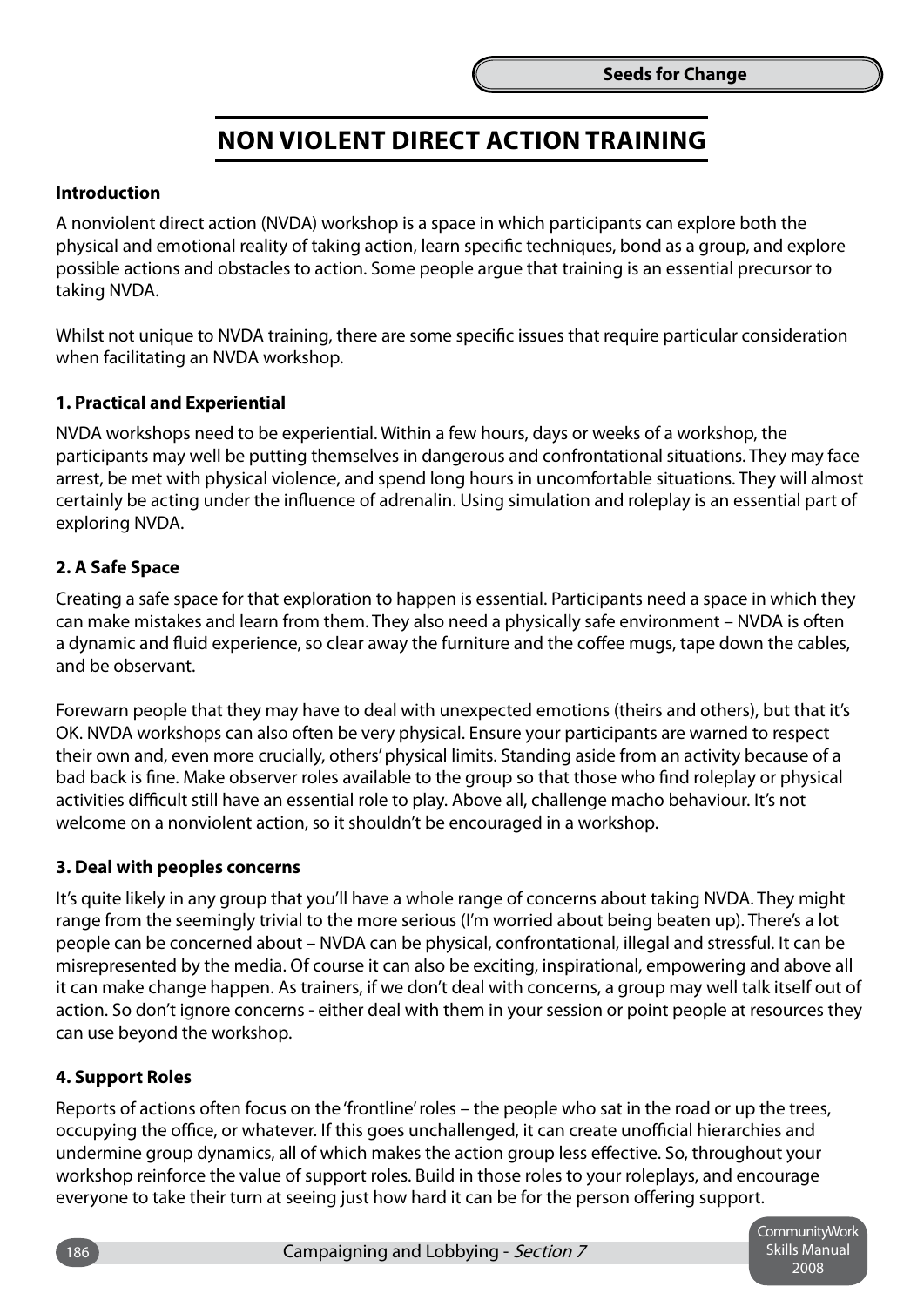### **Some tools for NVDA training**

We often use the following techniques to good effect. There's not room to give details of all of them here, but you can find more on our website www.seedsforchange.org.uk

**Spectrum Lines (Continuums)** are a great way to get a group exploring what they mean by 'non violent' and 'direct action'. As well as allowing personal reflection, it can flag up where a group agrees and where they differ, pointing to the type of action they might well be able to agree on. Issues that are worth specifically exploring include: whether damage to property or breaking the law are non violent and whether an action is more or less non violent if it's done in public.

**Hassle Lines** are one on one roleplays done simultaneously by the whole group, usually by lining everyone up in parallel lines opposite a partner. In an NVDA context they're ideal for exploring the dynamics of confrontation, between protestor and police officer for example. Hassle lines can evoke emotion; help demonstrate body language that escalates or de-escalates tension; and give participants an opportunity to experience confrontation in a safe space.

**I'd do that if** a discussion of what actions people would find easy to do and what they could do only with the right support - "I'd do that if we could guarantee good media coverage" ... So how can we get the media along?", for example.

**Quick decision making***. A*ctions are often fast moving, and despite all the planning, the unexpected can happen. Quick decision making exercises using action related scenarios help groups strengthen their communication as well as preparing them for NVDA.

**Legal briefing.** Wanting to know their legal rights is a frequent key concern people express. How will taking action affect my life? Will I lose my job? Will I be able to get travel visas? A good legal briefing is often an essential part of a workshop. See Further Resources for legal information.

### **Further Resources**

Seeds for Change www.seedsforchange.org.uk – a co-operative of experienced NVDA trainers offering support to trainers and action groups in the UK

Activists Legal Project www.activistslegalproject.org.uk -

The Rant Collective www.rantcollective.net – US based trainers with some useful resources on their website

Training for Change www.trainingforchange.org – another US based organisation with resources on their website

### **Contact:**

Seeds for Change www.seedsforchange.org.uk 0845 458 4776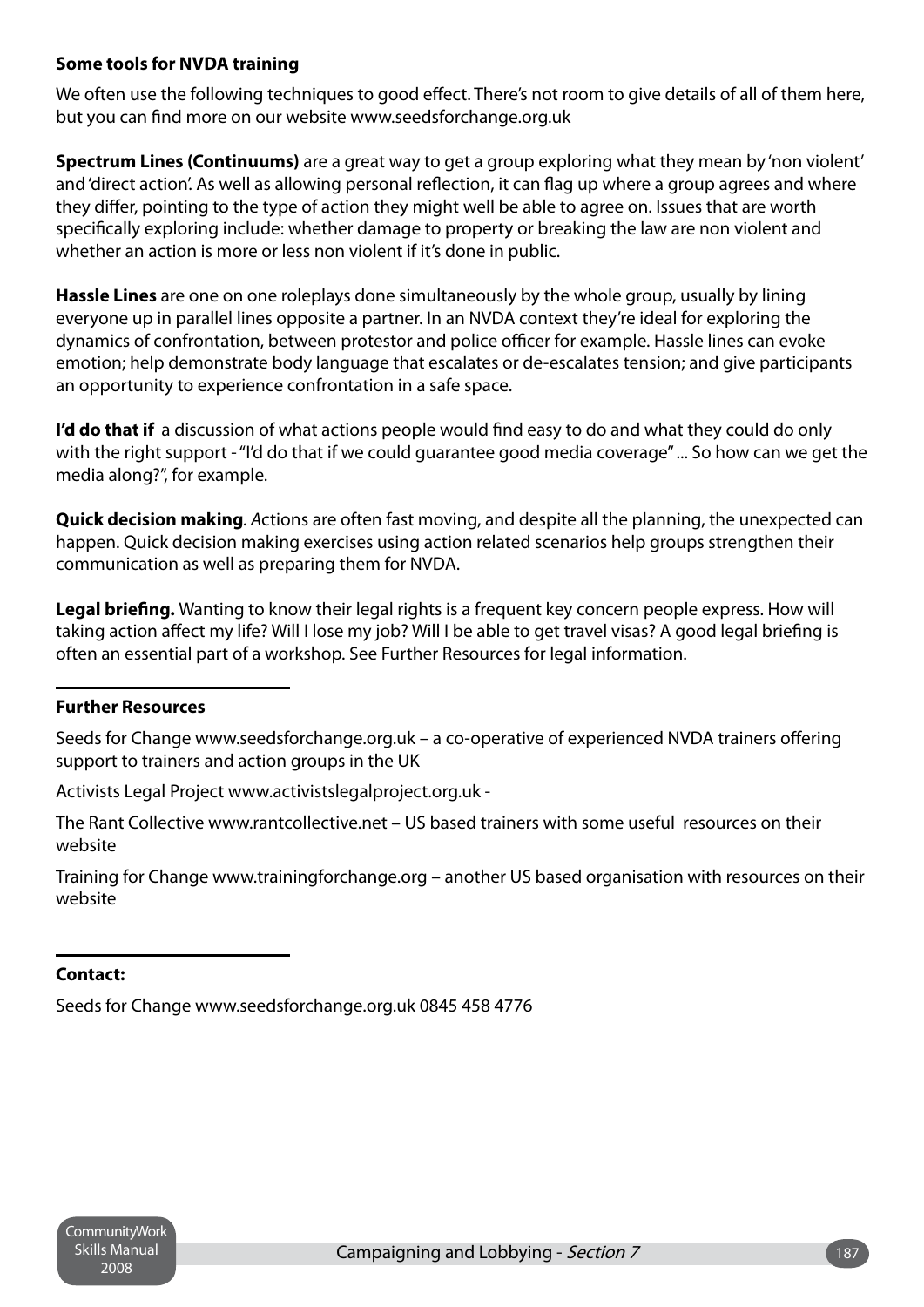### **Case Study**

### **The Value of Advocacy in Advice Work**

### **Introduction**

This case study is about the effectiveness of using a community welfare advice service to obtain the correct benefits for claimants despite an initial refusal on the part of the DSS. In other words it is about empowerment. The case-study is a typical example of work undertaken by our staff team.

#### **Background**

The advice project is based in an inner-city neighbourhood in one of the 4 poorest wards in the city. The local community includes indigenous white, Pakistani, African-Caribbean, A8 and other minority residents experiencing higher than average issues associated with poverty – poor housing, ill-health, unemployment, disability, reduced life expectancy, racism.

**Case Study:** Mr & Ms A approached the advice service as they were refused Income Support as they were deemed to have deprived themselves of capital in order to claim benefits. Mr A was disabled having mobility difficulties and the couple had 2 children. The case was highly technical and we made an appeal against the decision.

- The couple were already in receipt of some benefits but were £102 per week below the Income Support level. •
- We identified another £78 of weekly child tax credits that the couple were not aware of which we helped them to claim. •
- The couple were local Housing Trust tenants but were in arrears as their Housing Benefit was not being paid because of the IS decision. We liaised with HB who agreed that they would pay if the IS appeal was successful. The appeal was listed for hearing a year later! •
- Throughout this period we liaised with their Housing Officer, Council Tax Department and their other creditors keeping them informed of the progress and our client made small weekly payments towards the arrears, to prevent any legal action or costs being added to their debt. •

Months before the hearing we began preparation for the appeal: gathering medical and financial evidence both from the UK and abroad, interviewing witnesses, organising witness statements, and preparing a detailed and complex legal submission to the Appeal Tribunal. At the appeal itself we represented our client and argued their case.

The appeal was heard by the Deputy Regional Chairman of the Tribunal Appeals Service (appointed by the Lord Chancellors Department), who allowed the appeal.

As a result of winning the appeal the clients gained:

- £764 of Council Tax Benefit arrears •
- Ongoing weekly CTB of £14.65; •
- £2,726 of Housing Benefit arrears •
- Ongoing weekly HB of £64.83; •
- £6,196 of Income Support arrears •
- Ongoing weekly IS of £102.45. •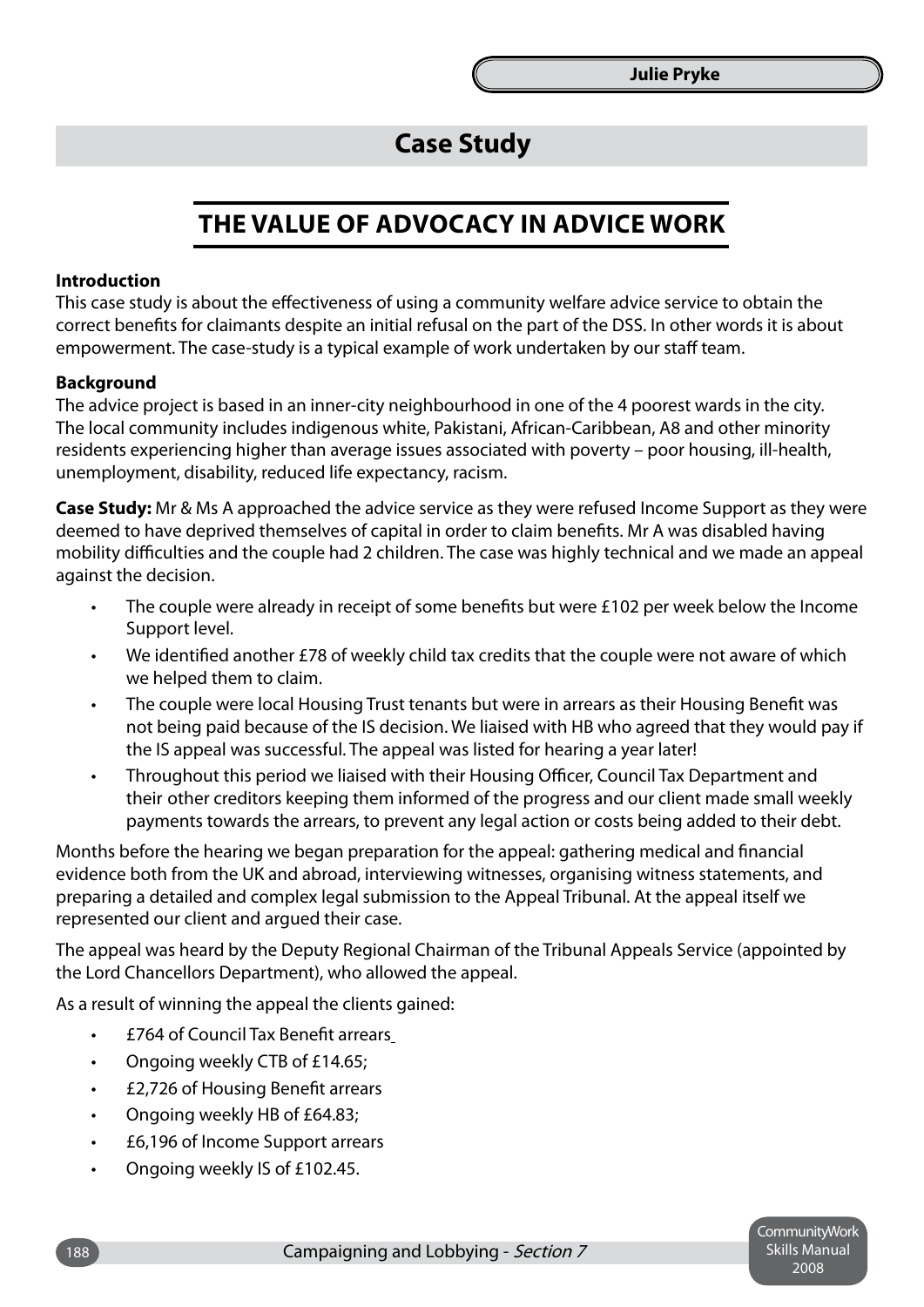In total the benefit arrears secured for this family alone amounted to £9,686 and a weekly increase in income of £260 Nb These were the figures relevant at that time, they are not current figures.

**Conclusion:** Our clients were overjoyed - they had endured a year of severe financial hardship and debt. They could not thank us enough as without our expertise in this area of law they were certain they would have lost the appeal.

" Washing one's hands of the conflict between the powerful and the powerless means to side with the powerful, not to be neutral"

Paulo Friere (empowerment theorist & practitioner)

### **Further Information:**

www.fwa.org.uk www.adviceuk.org.uk www.cpag.org.uk www.fcdl.org.uk

### **Contact:**

Julie Pryke for FWA Canterbury Advice Centre canterburyadvice@fwa.org.uk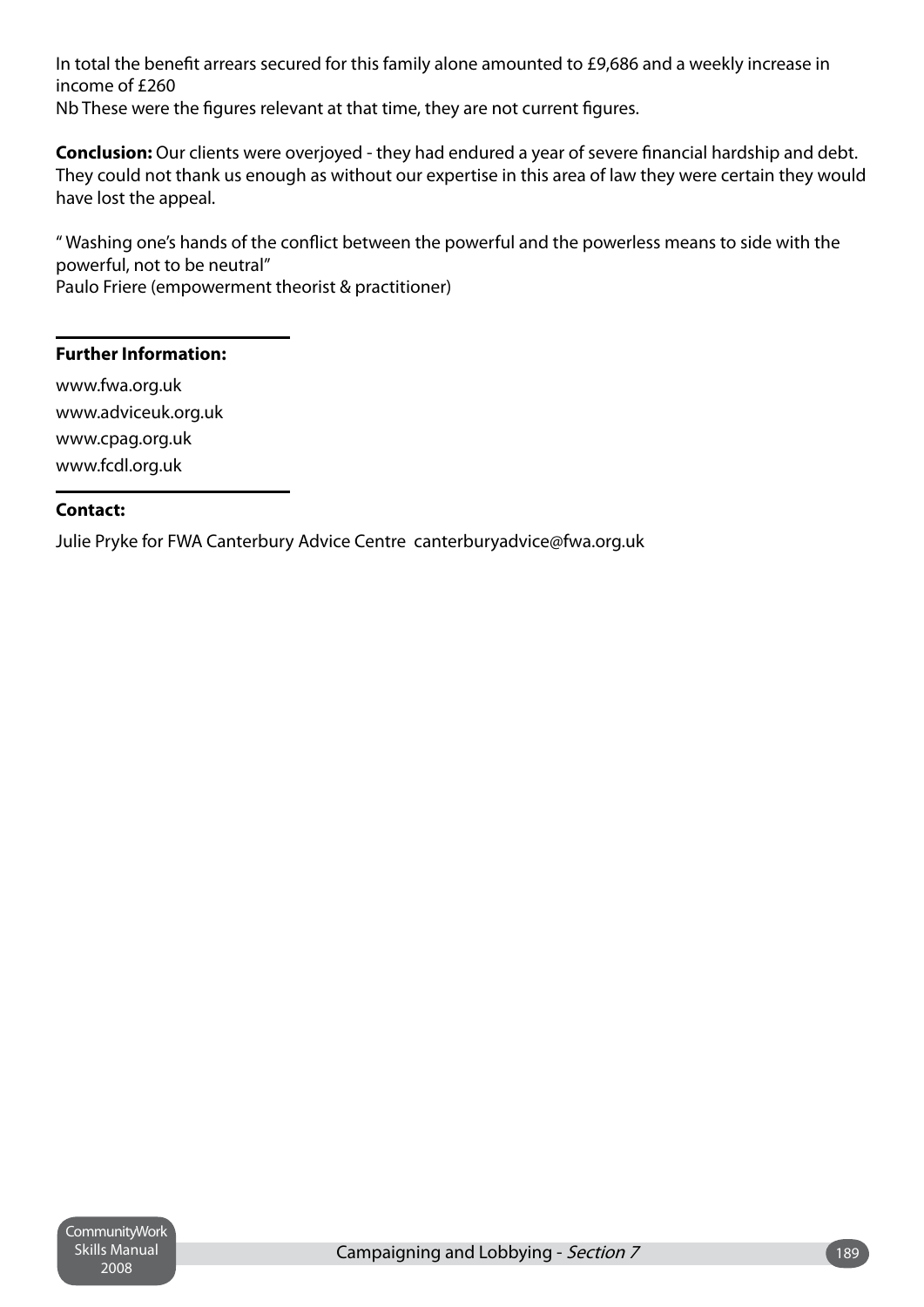### **Case Study**

### **The Siting of a New Academy**

Newcastle City Council announced plans to replace Westgate Community College with a new Academy. Consultation was to take place via 3 public meetings and a survey form distributed with CityLife, the free local authority newsletter, outlining three preferred sites. The Community Development Unit were not a party to the consultation other than as a last minute afterthought.

There was an immediate outcry from residents in the catchment area. A number of people disagreed with the image of Westgate Community College as a failing school and others felt cheated that the Academy they thought was to be in addition to Westgate Community College was now to replace it.

In my role of Community Development Worker for the area, I talked as quickly as possible to the local groups I knew and arranged to take some residents to one of the public meetings with a collective record of the views of others not able to attend and get them recorded.

The results of this consultation organised by the Education Directorate with residents, were that the favoured position for the new Academy was on the site of Westgate Community College, and the second choice was to site it on cleared land south of Armstrong Road in the proposed Housing Exposition area (a scheme it was hoped would act as a major catalyst to the regeneration of Scotswood).

Disappointment and anger were expressed by a number of residents and the parents of school children attending Westgate Community College, when it was announced that Norland Road would be the site for the Academy. A number of meetings were organised and views collected were passed on to education, councillors and the Academy team but the decision was upheld.

A public meeting was arranged locally in conjunction with the local youth work strategy group who also had a number of concerns regarding the proposals impact on young people in the West End area of the city.

A number of meetings on the Academy issue were held between myself and the ward co-ordinator (this is the officer responsible for supporting elected members to co-ordinate strategic activities across the ward) who had also raised the issue with the Academy team and alerted elected members to their concerns.

The Academy team from a large private sector firm managing academy developments across the country, were adamant this was the best site for them and there would be no movement in their position.

Although most people agreed a new school was a major benefit to both the area and the children, there was a great deal of concern about it being built within a residential area, leading to the loss of both Norland Road Community Centre and the 'kickabout' area residents had campaigned for years before for their children to play safely. There was also a great deal of concern about the impact of around 1000 school children in the area outside of school hours and the impact on traffic.

> Community Work Skills Manual 2008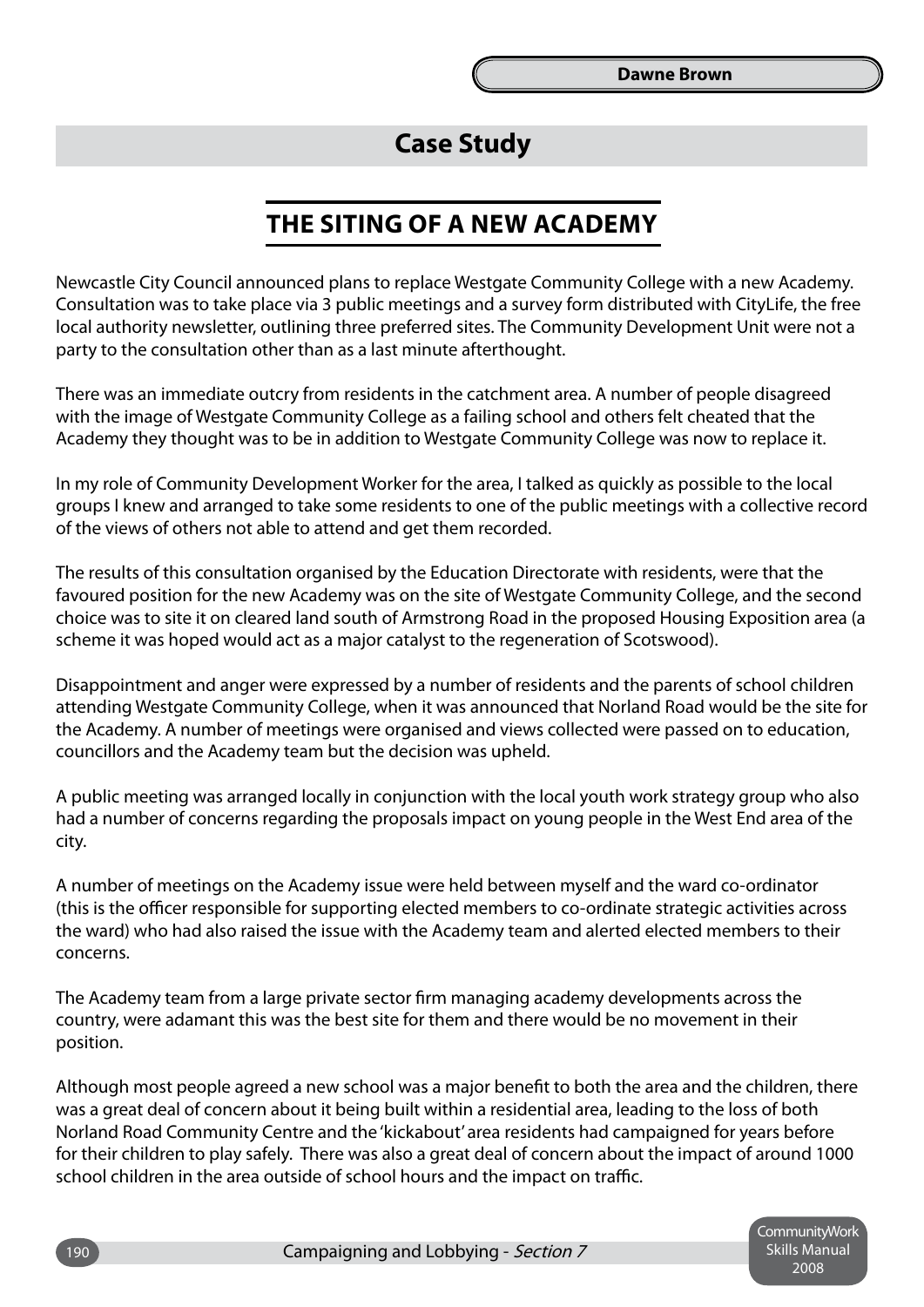An event was held at John Marley Centre by the Academy team to show people their initial ideas around the development of the academy. A number of residents who lived in the Yewcroft, Norland, Chepstow and Aldwick streets (the constituted area of a local tenants group), picked up on the illustrations showing that the east-west link road for the estate was gone. As this was the main link into the centre of the estate to the post office and a local primary school we questioned it immediately and were told it was a health and safety issue related to the security of the Academy and its pupils.

A meeting for the residents within the immediate area was organised to raise awareness and find out what people wanted (if anything) to do about it. It was agreed to organise a petition initially and residents talked about a new campaign. I hoped they might agree to explore possible objections to the application.

A presentation was subsequently given at ward committee by the Academy team, as part of the preplanning application consultation and residents raised their concerns publicly. The architect for the Academy was adamant there could be no change to the proposed plan and the extra walking distance in question was only a few hundred yards (it was actually over a quarter of a mile all uphill to the post office and primary school!). One of the residents asked if the petition could be passed among the people attending the ward committee and councillors agreed to this, also voicing their concerns.

The next morning, the ward co-ordinator contacted me to say the architect had rang to say he would be prepared to meet with residents and discuss the issues being raised and to look again at the question of access. Informal discussions after the presentation had come up with some alternatives for access, which were firmed up at the tenants group and the community safety forum.

I contacted our planning section and took guidance from a senior planner on the processes of raising an objection to a pre-planning application.

By producing our own planned route and putting forward formal objections with a reasoned solution, I felt that using the system against the plan would achieve better results rather than the traditional campaigns which the Academy team seemed unmoved by. It was agreed at this meeting we would make a trip to the academy site and check the access ourselves first.

The issue of the access was also raised at other meetings and forums such as the Community Safety Forum and the Housing and Environmental Forum.

Police were at first unhappy with the residents proposed replacement access route, as they viewed it as a 'rat run' which would leave people vulnerable to attack, but, once the type of access required was explained they were happy to support us.

The local Community Beat Manager, after a discussion at the Community Safety Forum with local people, agreed to accompany a group of residents and myself to the site where we would walk out the pathway required and photograph it, using people to show the width and length necessary to comply with 'safer by design' regulations. The photos would be downloaded to a computer and a scale map of the area was marked to show the route and dimensions.

A meeting was held with residents to discuss how we would proceed and it was agreed that as many as chose could attend the pre-planning application hearing which is public, but only one resident could be invited to speak by the Chair (an elected member), this was settled by a simple vote.

The resident elected to speak was made aware of the hearing process and we talked through her role in presenting the objection.

On the day she was a star! She talked very knowledgeably about the subject and made a very clear case for the residents as to why their access should remain. It was received favourably by the council and 28 attachments and recommendations were made and attached to the Academy pre-planning application.